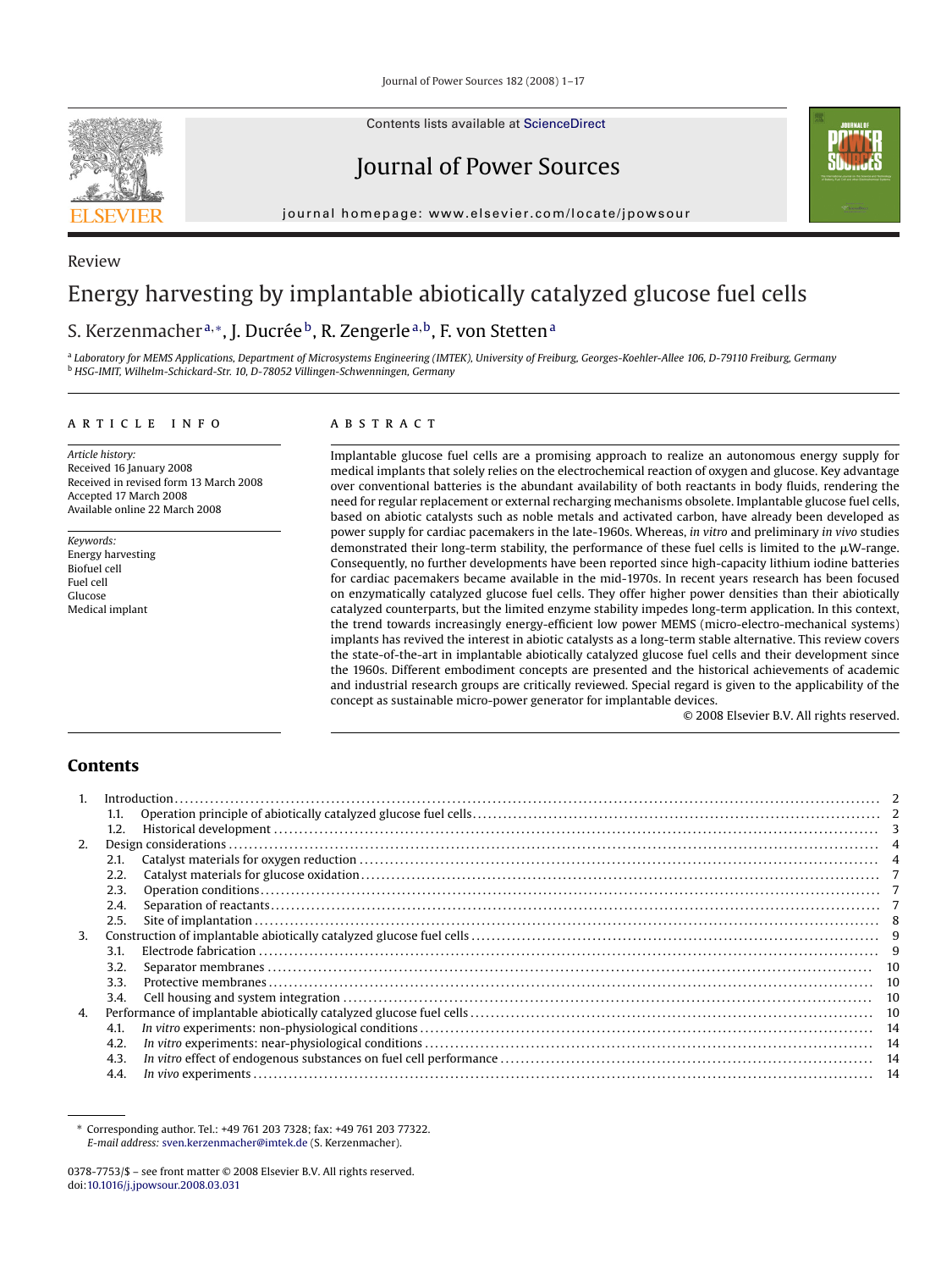|  | Conclusions 15 |  |  |  |  |  |
|--|----------------|--|--|--|--|--|
|  |                |  |  |  |  |  |
|  |                |  |  |  |  |  |
|  |                |  |  |  |  |  |
|  |                |  |  |  |  |  |
|  |                |  |  |  |  |  |
|  |                |  |  |  |  |  |
|  |                |  |  |  |  |  |

#### **1. Introduction**

Although today batteries are considered to be the first choice in supplying power to electronic medical implants, there are numerous efforts to develop alternative power-supply systems that are capable of operating independently over prolonged periods of time, without the need of external recharging or refueling [\[1–4\]. A](#page-15-0)mong them are implantable fuel cell systems, which convert endogenous substances and oxygen into electricity by means of a spatially separated electrochemical reaction. Unlike batteries, these systems are constantly replenished with fresh reactants from the body fluids, and are therefore theoretically capable of operating indefinitely, as long as there is a constant supply of reactants. Its ubiquitous availability in body fluids makes glucose the most considered fuel for implantable fuel cell systems.

In general, glucose-consuming fuel cells can be divided into three main types according to the type of catalyst that is used to enable the electrode reactions: enzymatic, microbial, and abiotic glucose fuel cells. *Enzymatic fuel cells* employ enzymes such as glucose oxidase and laccase in their isolated forms, whereas in *microbial fuel cells* the enzymatic system of a whole, electroactive micro-organism is used. In contrast, *abiotically catalyzed fuel cells* make use of non-biological, abiotic catalysts, e.g., noble metals or activated carbon.

Over the last four decades there has been ample research activity both in the development of enzymatic and microbial fuel cells [\[5–7\].](#page-15-0) The recent developments in the field have been reviewed extensively [\[8–13\].W](#page-15-0)hereas implantable *enzymatic glucose fuel cells* are currently under development [\[14,15\], t](#page-15-0)he limited stability of enzymes renders their application in a long-term implantable fuel cell power supply difficult. Power-supply systems based on microbial fuel cells are not seriously considered for implantation, due to the infective nature of most known micro-organisms and the associated risks therewith.

In past reviews, only minor attention has been given to abiotically catalyzed glucose fuel cells, although these systems were already developed as implant power supplies in the late-1960s, and their feasibility to power cardiac pacemakers has been demonstrated *in vitro* as well as in animal trials. Abiotically catalyzed fuel cells employ mainly noble metal catalysts and are therefore considered to be advantageous regarding their sterilizability, long-term stability, and biocompatibility. However, following the introduction of the lithium iodine battery in 1972 [\[16–18\]](#page-15-0) and the subsequent improvement of pacemaker battery lifetime no further development of abiotically catalyzed glucose fuel cells has been reported. Instead the research has been refocused towards the application of the concept for glucose sensor technology [\[19,20\].](#page-15-0)

The current interest in autonomous, self-sufficient MEMS (micro-electro-mechanical systems) implants has revived the research in long-term stable, implantable glucose fuel cells based on abiotic catalysts [\[21\].](#page-15-0) This work reviews the development of abiotically catalyzed glucose fuel cells for implantable devices since the early beginnings in the 1960s. Not considered are nonmedical applications of abiotically catalyzed glucose fuel cells [\[22,23\], f](#page-15-0)or instance as sensor power supply running on tree sap [\[24\], s](#page-15-0)ince their operation conditions differ greatly from physiological environments and the design is not constricted by the vigorous

demands on implantable systems in terms of patient safety and system size.

#### *1.1. Operation principle of abiotically catalyzed glucose fuel cells*

In a fuel cell electrical energy is generated by the electrochemical reaction of fuel and oxidant at two spatially separated electrodes. Electrons, released upon the electro-oxidation of the fuel, flow from the anode through an external load circuit to the cathode, where the terminal electron acceptor, usually oxygen, is reduced (Fig. 1). The driving force of the electron flow is the difference in electrochemical potential of the anode and cathode redox pairs.

An overview about the tentative oxidation pathways and inter-mediate reaction products of glucose oxidation is given in [Fig. 2 \[](#page-2-0)[26\].](#page-15-0) Theoretically, glucose can be completely oxidized to carbon dioxide and water, releasing 24 electrons per molecule glucose [\[25\]. T](#page-15-0)he corresponding fuel cell reaction and the theoretical cell voltage *U*<sup>0</sup> would then be given as

Anode :  $C_6H_{12}O_6 + 24 O H^{-} \rightarrow 6 CO_2 + 18 H_2O + 24 e^{-}$ 

Cathode : 6 O<sub>2</sub> + 12 H<sub>2</sub>O + 24 e<sup>−</sup> → 24 OH<sup>−</sup>

Overall :  $C_6H_{12}O_6 + 6O_2 \rightarrow 6CO_2 + 18H_2O$ 

$$
\Delta G^{\circ} = -2.870 \times 10^{6} \text{ J} \text{ mol}^{-1}; U^{0} = 1.24 \text{ V} [25]
$$

In practice, the transfer of 24 electrons per molecule glucose has not yet been achieved. In their early study on glucose electro-oxidation in neutral media (0.5 mol L<sup>-1</sup> glucose in 1 mol L<sup>-1</sup> phosphate buffer at pH 7.4, 0.5 mol L−<sup>1</sup> NaCl) employing platinized platinum electrodes, Rao and Drake reported gluconic acid to be the only reaction product that could be identified by thin layer chromatography [\[27\].](#page-15-0) In a later mass spectroscopic study of glucose oxidation products (0.1 mol L<sup>-1</sup> glucose, in chloride free NaHCO<sub>3</sub> buffer at pH 7.4). Ernst et al. identified glucono lactone as the product of glucose oxidation in the potential range of 300–400 mV vs. RHE (reversible hydrogen electrode), which itself undergoes hydrolysis to form gluconic acid [\[28\], a](#page-15-0) non-toxic metabolite [\[29\].](#page-15-0) The oxidation of glucose to gluconic acid only yields two electrons per molecule glucose and the corresponding electrode reactions are thus given as

$$
Anode: \qquad C_6H_{12}O_6 + 2OH^- \rightarrow \ C_6H_{12}O_7 + H_2O + 2e^-
$$



**Fig. 1.** General electrode reactions of an abiotically catalyzed glucose–oxygen fuel cell, assuming a hydroxyl ion conductingmembrane and gluconic acid as the reaction product. According to Ref. [\[25\].](#page-15-0)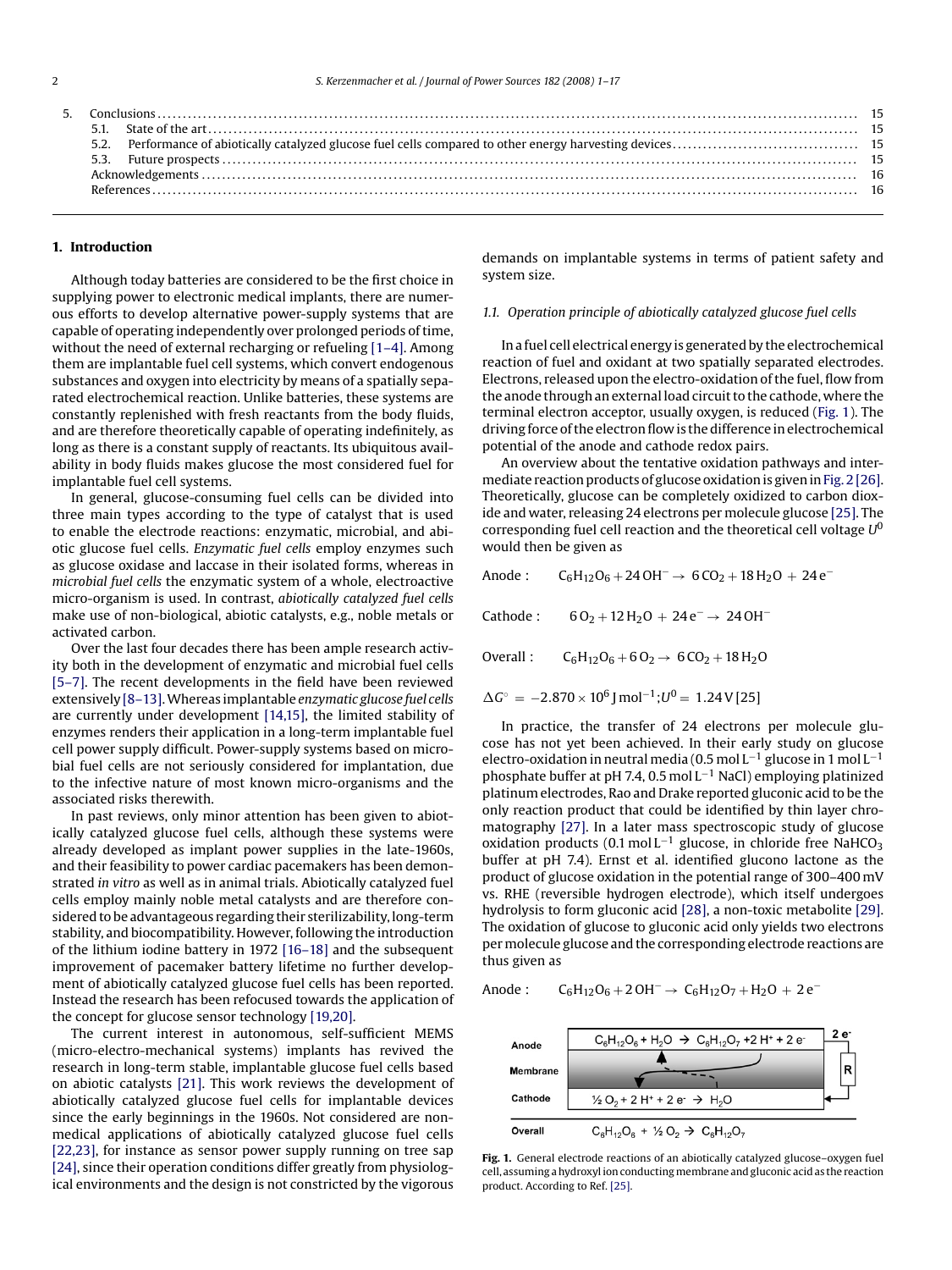<span id="page-2-0"></span>

**Fig. 2.** Tentative oxidation pathways and intermediate reaction products of glucose oxidation, after [\[26\], w](#page-15-0)ith corrections from Ref. [\[41\].](#page-15-0)

Cathode :  $0.5 O_2 + H_2O + 2e^- \rightarrow 2OH^-$ 

Overall :  $C_6H_{12}O_6 + 0.5 O_2 \rightarrow C_6H_{12}O_7$ 

 $\Delta G$ ° = −2.51 × 10<sup>5</sup> J mol<sup>-1</sup> [25]; $U^0$  = 1.30 V

Several groups demonstrated that gluconic acid can be oxidized in a similar way as glucose, although at lower reaction rate [\[30–32\].](#page-15-0) Apart from gluconic acid as the main reaction product Kokoh et al. detected glucuronic, oxalic, glyoxylic, and tartaric acids as well as traces of glycolic and formic acid by means of HPLC (high pressure liquid chromatography) analysis. They used unmodified platinum electrodes and the oxidation was carried out by a continuous triple pulse electrolysis program with the oxidation potential set to 0.62 V vs. RHE (50.6  $\times$  10<sup>-3</sup> mol L<sup>-1</sup> glucose in KH<sub>2</sub>PO<sub>4</sub>/NaOH buffer at pH 7.3) [\[33\].](#page-15-0) This is in agreement with the findings of Lerner and Gebhardt who estimated the number of electrons transferred per glucose molecule. On platinized platinum electrodes (potential range: −200 to 0 mV vs. a saturated calomel electrode, SCE) between 4 and 20 electrons are transferred [\[34\],](#page-15-0) and for a Raney-type platinum catalyst (at 400 mV vs. RHE) the mean number of electrons was estimated to be 17, from measuring the gradual depletion of 0.1% (5.6 × 10<sup>-3</sup> mol L<sup>-1</sup>) glucose in phosphate buffer over a period of 800 h [\[32\].](#page-15-0)

The different findings concerning the reaction products might be due to analytical limitations and the fact that not only the catalyst material but also pH and the ionic strength of the electrolyte influence the reaction mechanism of glucose electro-oxidation [\[35\].](#page-15-0) A detailed treatise on the mechanisms of glucose electro-oxidation in different media and at different pH can be found in the works of Demele and Vassilyev [\[35–40\].](#page-15-0)

# *1.2. Historical development*

To our best knowledge, the concept of abiotically catalyzed glucose fuel cells appeared for the first time in a publication by Bockris, who investigated the anodic oxidation of cellulose and lower carbohydrates with respect to its applicability in fuel cells [\[42\]. I](#page-15-0)n 1966, a patent was issued to Union Carbide for a method of using solid organic fuels in a fuel cell, where the performance of a fuel cell oxidizing glucose in alkaline solution was reported [\[43\].](#page-15-0)

It was not until 1967 that the first abiotically catalyzed glucose fuel cell intended to operate on glucose from body fluids was presented by Warner and Robinson. Their prototype employed an air-breathing cathode, and was suggested as a future power supply for medical implants. They demonstrated fuel cell performance in unbuffered 10% (0.56 mol L<sup>-1</sup>) glucose solution over a period of 240 h, reaching a plateau performance of 165  $\mu$ W cm<sup>-2</sup> within the initial 24 h of operation. First experiments with pleural fluid and plant saps resulted in a lower and more rapidly decreasing cell performance, which has been attributed to the blocking of the electrode by adsorbed proteins [\[44\]. I](#page-15-0)n 1968, Wolfson et al. presented a similar device for pacemaker power supply under the name "Bioautofuel Cell". Their prototype was a *two chamber* fuel cell [\(Fig. 3\),](#page-3-0) consisting of two identical platinized fuel cell electrodes immersed in separate beakers. They used phosphate and bicarbonate buffer systems, and an ionic connection between the beakers established by a saturated KCl-agar bridge. The anode compartment contained  $5.0 \times 10^{-3}$  mol L<sup>-1</sup> glucose and was purged with nitrogen to remove dissolved oxygen from the solution. Although their two chamber prototype was clearly not suitable for operation in a physiological environment where glucose and oxygen are present in the same solution, they carried out a number of experiments regarding the effect of varying glucose concentrations, electrolyte solution buffer capacity, and pH. The detrimental effect of fuel in the cathode or oxygen in the anode compartment has also been demonstrated. The reported fuel cell performance amounted to  $3.5 \mu W cm^{-2}$ , and the fuel cell's capability of powering a transistor blocking oscillator circuit over a period of 18 days could be demonstrated [\[45\].](#page-15-0)

In the following years several academic and corporate activities related to implantable glucose fuel cells are reported. Scientists of the Monsanto Research Corporation developed catalyst materials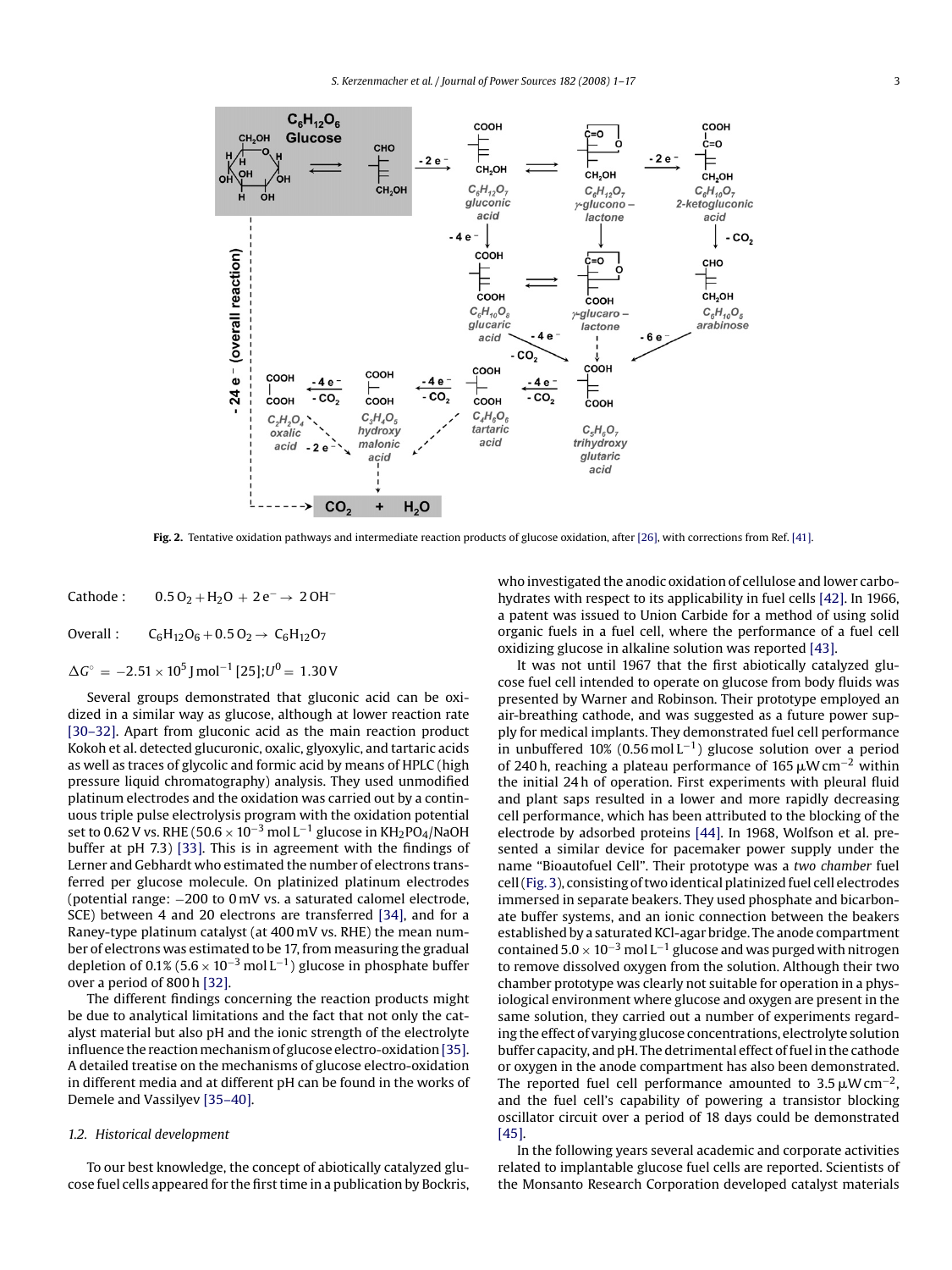<span id="page-3-0"></span>

**Fig. 3.** Two-chamber glucose fuel cell according to Ref. [\[45\]](#page-15-0) with identical platinum electrodes used as anode and cathode, respectively (schematic outline). See text for explanations.

for glucose oxidation [\[27,46\]. A](#page-15-0)t Union Carbide the performance of oxygen reduction catalysts in physiological solution was investigated [\[47,48\]. O](#page-15-0)ther companies involved were the German Robert Bosch GmbH, who was granted a patent on the application of organo-chemical redox systems for the anodic oxidation of amino acids in an implantable fuel cell [\[49\],](#page-15-0) and the US-based Leesona Moos Corporation, where electrocatalysts for hydrocarbon oxidation and oxygen reduction from the gold–palladium series were developed [\[50\].](#page-15-0)

A major development effort has been sponsored by the Artificial Heart Program of the United States National Heart and Lung Institute [\[51\], s](#page-15-0)ince it was expected that implantable glucose fuel cells could generate electricity in the range of several watts and therefore supply an artificial heart. However, in a theoretical study, the feasibility of extracting enough oxygen from the blood to operate a 12.5-W implantable fuel cell system was evaluated as only marginally feasible, depending on the effective diffusion coefficient of oxygen in the blood [\[52\]. F](#page-15-0)rom a similar study a marginal feasibility of obtaining 4.5W from an implantable system based on the reaction of glucose to gluconic acid was concluded [\[53\]. T](#page-15-0)o our knowledge the construction of corresponding prototypes has not been reported.

The first truly implantable fuel cell prototypes, intended for the use with cardiac pacemakers, were developed at the American Hospital Supply Corporation [\[51\]](#page-15-0) and the Michael Reese Hospital in 1970 [\[54\]. R](#page-15-0)eports of implantable prototypes developed at Siemens and also Tyco followed in 1972 [\[31,55\]. F](#page-15-0)or almost 30 years no further work on implantable abiotically catalyzed glucose has been published, until in 2005 the concept was picked up again in the context of low power medical MEMS implants [\[21\].](#page-15-0) The relevant publications and patents related to implantable abiotically catalyzed glucose fuel cells are summarized in [Table 1.](#page-4-0)

#### **2. Design considerations**

The following sections describe the constraints a physiological environment imposes on the design of abiotically catalyzed glucose fuel cells. In this context the available abiotic catalysts for glucose oxidation and oxygen reduction play a central role. Their characteristics, in conjunction with the body-defined operation conditions, demand different reactant separation approaches to enable fuel cell operation in a mixture of glucose and oxygen. The site of implantation becomes important when reactant availability, implantation procedure, and patient safety are considered.

The open circuit potentials of several catalyst materials are summarized in [Table 2,](#page-5-0) whereas Fig. 4 compares the reported performance of glucose fuel cell electrodes in a current density–potential plot.

#### *2.1. Catalyst materials for oxygen reduction*

Platinum showed the highest oxygen reduction performance in a comparative study comprising also palladium, gold, and silver in isotonic phosphate buffer at neutral pH. Although silver has the advantage to be insensitive towards glucose, its oxygen reduction onset potential is unfortunately 400 mV more negative compared to platinum [\[47\], w](#page-15-0)hich directly translates to lower fuel cell voltage and performance. Similar to silver, activated carbon has no affinity for glucose [\[67\]](#page-15-0) and its oxygen reduction onset potential is only about 100 mV more negative compared to platinum. Activated carbon was therefore favored as a selective oxygen reduction catalyst in fuel cells employing an *oxygen-selective cathode catalyst* [\[55\]. A](#page-15-0) direct comparison showed that also under working conditions activated carbon exhibits a better oxygen reduction performance than silver, with a 200 mV more positive potential [\[63\].](#page-15-0)



**Fig. 4.** Current density-potential plot of different electrode materials in neutral buffer containing glucose. Legend: "\*": in deaerated solution; "#": electrode part of a complete fuel cell in aerated solution.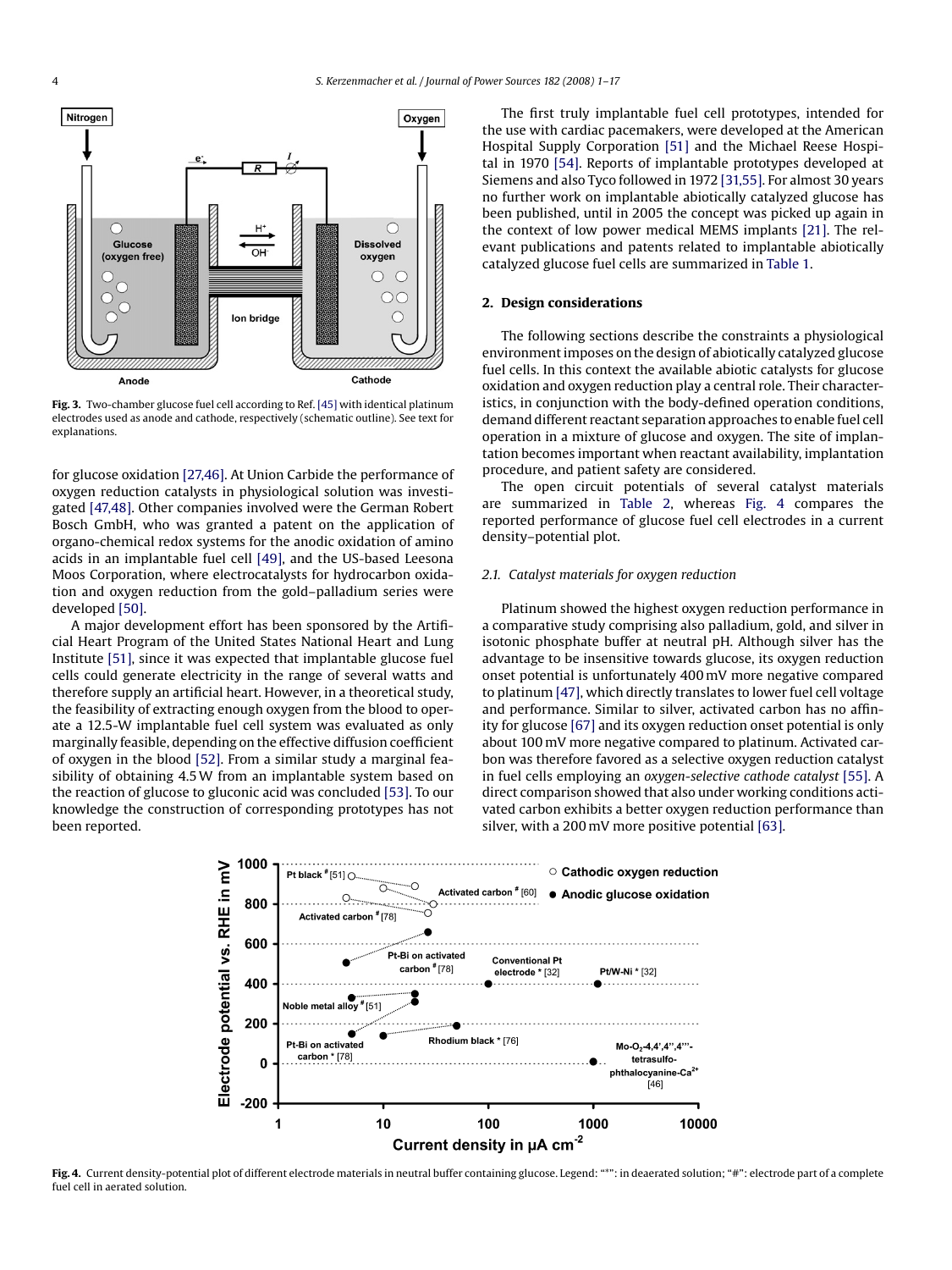#### <span id="page-4-0"></span>**Table 1**

Publications and patents related to the development of implantable abiotically catalyzed glucose fuel cells

| Year, Reference                                     | Affiliation                                                                                           | Comment                                                                                                                                                                                                                                                                                                              |
|-----------------------------------------------------|-------------------------------------------------------------------------------------------------------|----------------------------------------------------------------------------------------------------------------------------------------------------------------------------------------------------------------------------------------------------------------------------------------------------------------------|
| 1964, Bockris et al. [42]                           | University of Pennsylvania, Philadelphia (PA)                                                         | Anodic oxidation of glucose and other carbohydrates in                                                                                                                                                                                                                                                               |
| 1966, Kordesch and Koehler [43]                     | Union Carbide Corporation, New York (NY)                                                              | alkaline/acidic solution<br>US Patent: method of using glucose and other solid organic fuels in<br>a fuel cell                                                                                                                                                                                                       |
| 1967, Warner and Robinson [44]                      | Emory University, Atlanta (GA)                                                                        | Glucose fuel cell prototype operating on 10 wt% glucose solution<br>and atmospheric oxygen, intended as a power supply of medical                                                                                                                                                                                    |
| 1968, Wolfson et al. [45]                           | University of Pennsylvania, Philadelphia (PA)                                                         | implants; use of pleural fluid and plant saps as fuel source<br>Glucose fuel cell as power source for cardiac pacemakers.<br>Investigation of cell performance under physiological and varying                                                                                                                       |
| 1969, Colton and Drake [52]                         | Monsanto Research Corporation, Everett (MA)                                                           | pH and glucose concentration<br>Feasibility study for an implantable glucose fuel cell, e.g., as a<br>power supply for the artificial heart.                                                                                                                                                                         |
| 1969, Rao and Drake [27]                            | Monsanto Research Corporation, Everett (MA)                                                           | Studies into the electrooxidation of glucose; electrode poisoning<br>effect of gluconic acid                                                                                                                                                                                                                         |
| 1969, Yao et al. [30]                               | Michael Reese Hospital and Medical Center, and the<br>Institute of Gas Technology, both Chicago (IL)  | Investigation of the anodic oxidation of glucose, gluconic acid,<br>glucosamine, and related compounds at neutral pH in a two<br>compartment fuel cell                                                                                                                                                               |
| 1969, Arzoumanidis and O'Connell [46]               | Monsanto Research Corporation, Everett (MA)                                                           | Anodic oxidation of glucose in phosphate buffer saline with<br>electrodes catalyzed by<br>4,4",4"'-tetrasulfophthalocyanine-molybdenum dioxide salts                                                                                                                                                                 |
| 1970, Kozawa et al. [47]                            | Union Carbide Corporation, Cleveland (OH)                                                             | Evaluation of various oxygen reduction catalysts (various noble<br>metals and ferric phathalocyanine) in neutral solution, also<br>containing additons of blood                                                                                                                                                      |
| 1970, Kozawa et al. [48]                            |                                                                                                       | Oxygen and hydrogen peroxide reduction on ferric<br>phthalocyanine-catalyzed graphite                                                                                                                                                                                                                                |
| 1970, Fishman and Henry [50]                        | Leesona Moos Laboratories, Great Neck (NY)                                                            | Meeting abstract of the Electrochemical Society Meeting 1970:<br>several alloys in the gold-palladium series are reported to be more<br>active than platinum in simulated body fluids, and selective<br>electrocatalysts for hydrocarbon oxidation and oxygen reduction in<br>an implantable fuel cell               |
| 1970, Drake et al. [51]                             | American Hospital Supply Corporation, Everett (MA), and<br>the University of Vermont, Burlington (VT) | In vitro and in vivo studies on a tissue implantable glucose fuel cell<br>with permselective membranes                                                                                                                                                                                                               |
| 1970, Wolfson et al. [54]                           | Michael Reese Hospital and Medical Center, Chicago (IL)                                               | In vitro studies on an implantable glucose fuel cell with<br>permselective membranes in neutral solution also containing                                                                                                                                                                                             |
| 1971, Appleby [53]                                  | Illinois Institute of Technology, and Institute of Gas                                                | additions of plasma<br>Feasibility study for an implantable glucose fuel cell to power an                                                                                                                                                                                                                            |
| 1972, Malachesky et al. [31]                        | Technology, both Chicago (IL)<br>Tyco Laboratories, Waltham (MA)                                      | artificial heart<br>Parametric in vitro and in vivo studies on glucose fuel cells<br>designed as an artificial heart power source. Demonstrated<br>gluconic acid as fuel with similar performance; a marked decay of                                                                                                 |
| 1972, Schumann et al. [49]                          | Robert Bosch GmbH, Stuttgart (Germany)                                                                | anode performance has been observed in vivo<br>German patent: anodic oxidation of amino acids in an implantable                                                                                                                                                                                                      |
| 1972, Wolfson and Yao [56]                          | University of Pittsburgh, and Montefiore Hospital, both<br>Pittsburgh (PA)                            | fuel cell via the application of organo-chemical redox systems<br>Investigation of the effect of creatinine, alanine, urea, uric acid,<br>ammonium chloride, and plasma components on the performance                                                                                                                |
| 1972, Rao et al. [55]                               | Siemens AG, Erlangen (Germany)                                                                        | of an implantable fuel cell<br>First report on a glucose fuel cell with a special electrode<br>arrangement and activated carbon cathode, presented at the Third                                                                                                                                                      |
| 1973, Giner et al. [57]                             | Tyco Laboratories, Waltham (MA)                                                                       | International Conference on Medical Physics<br>Overview on the Tyco work on implantable glucose fuel cells, see                                                                                                                                                                                                      |
| 1973, Fishman and Henry [58]                        | Montefiore Hospital and Medical Center, Bronx (NY)                                                    | also [31]<br>Meeting abstract of the Electrochemical Society Meeting 1973:<br>report on electrodeposited selective catalysts for glucose oxidation                                                                                                                                                                   |
| 1973, Henry and Fishman [59]                        | Montefiore Hospital and Medical Center, Bronx (NY)                                                    | and oxygen reduction in an implantable fuel cell<br>Meeting abstract of the Electrochemical Society Meeting 1973:<br>investigation of the transient behavior of the rest potential of an<br>electrodeposited platinum black electrode in aerated glucose saline                                                      |
| 1973, Henry and Fishman [59]                        | Montefiore Hospital and Medical Center, Bronx (NY)                                                    | solution and the effect of lead acetate addition to the plating bath<br>Meeting abstract of the Electrochemical Society Meeting 1973: in<br>vivo studies with an implantable glucose fuel cell comprising<br>selective Au-Pd electrodes and semipermeable membranes;                                                 |
| 1973, Rao et al. [60]                               | Siemens AG, Erlangen (Germany)                                                                        | pulsed cell operation over 5 h without drastic decay<br>In vitro studies with an implantable glucose fuel cell: concept of a<br>special electrode arrangement in combination with selective<br>oxygen reduction catalysts; fabrication of electrodes and<br>membranes from PVA-PAA hydrogel and results of an 1100 h |
| 1974, Ng et al. [61]                                | Institute of Gas Technology, Chicago (IL)                                                             | long-term test<br>US Patent: air breathing implantable glucose fuel cell intended as                                                                                                                                                                                                                                 |
| 1974, Wan and Tseung $[62]$                         | Royal College of Surgeons of England, and The City<br>University, London (England)                    | power supply for the artificial heart<br>In vitro and in vivo studies on an implantable fuel cell with selective<br>electrodes; addition of lead acetate to platinum plating solution                                                                                                                                |
| 1974, Rao et al. [63]<br>1974, Rao and Richter [64] | Siemens AG, Erlangen (Germany)<br>Siemens AG, Erlangen (Germany)                                      | In vitro studies with an implantable glucose fuel cell<br>Overview article on implantable bio-electrochemical power<br>sources; 200 h in vitro results from animplantable glucose fuel cell                                                                                                                          |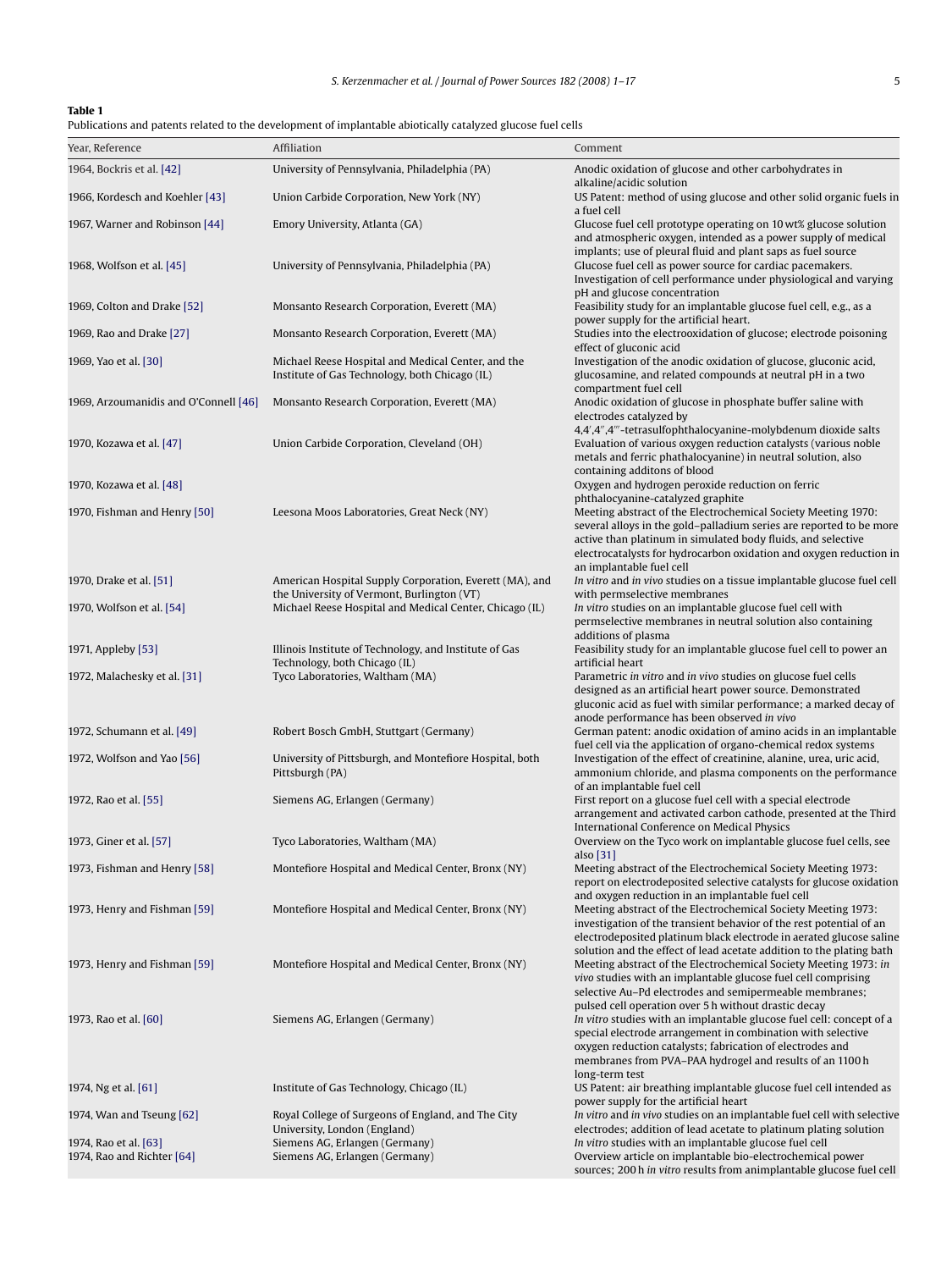<span id="page-5-0"></span>Table 1 (*Continued* )

| Year, Reference                  | Affiliation                                   | Comment                                                                                                                                                                                                                                               |
|----------------------------------|-----------------------------------------------|-------------------------------------------------------------------------------------------------------------------------------------------------------------------------------------------------------------------------------------------------------|
| 1975, Affrossman et al. [65]     | University of Strathclyde, Glasgow (Scotland) | Application of lactic acid, glucose, and glucosamine as fuel in an<br>implantable fuel cell; effect of differently charges membranes on<br>fuel permeability                                                                                          |
| 1975, Rao and Richter [66]       | Siemens AG, Erlangen (Germany)                | US Patent: implantable glucose fuel cell with special electrode<br>arrangement and selective oxygen reduction catalyst                                                                                                                                |
| 1976, Sharrock et al. [67]       | University of Strathclyde, Gasgow (Scotland)  | Implantable fuel cell-based sensor for creatinine, uric acid, and<br>lactic acid, employing an activated carbon anode                                                                                                                                 |
| 1976, Gebhardt et al. [32]       | Siemens AG, Erlangen (Germany)                | Raney-type electrocatalyst for glucose oxidation in an implantable<br>glucose fuel cell prepared from platinum and ferrous metals                                                                                                                     |
| 1976, Weidlich et al. [68]       | Siemens AG, Erlangen (Germany)                | In vivo experiments with an implantable glucose fuel cell over a<br>period of 5 months                                                                                                                                                                |
| 1976, von Sturm and Richter [69] | Siemens AG, Munich (Germany)                  | US Patent: integration of a glucose fuel cell as external coating on a<br>cardiac pacemaker                                                                                                                                                           |
| 1976, Rao et al. [26]            | Siemens AG, Erlangen (Germany)                | Summary of the Siemens activities in the field: materials and<br>design, in vitro experiments over a period of 600 days, Raney-type<br>electrocatalysts, and the effect of amino acid mixtures on anode<br>performance                                |
| 1978, Richter et al. [70]        | Siemens AG, Berlin and Munich (Germany)       | US Patent: fabrication of Raney-type platinum electrodes for<br>implantable glucose fuel cells                                                                                                                                                        |
| 1978, Rao et al. [71]            | Siemens AG, Erlangen (Germany)                | Influence of amino acids on the glucose oxidation on platinum,<br>platinum black and Raney-platinum electrodes in neutral media                                                                                                                       |
| 1981, Giner et al. [72]          | Giner Inc., Waltham (MA)                      | Influence of amino acids on the glucose oxidation on platinized<br>platinum electrodes in Krebs-Ringer solution, focus on the<br>development of an implantable glucose sensor                                                                         |
| 1983, Rao [25]                   | Siemens AG, Erlangen (Germany)                | Summary of the Siemens activities in the field: materials and<br>design, in vitro and in vivo experiments over a period of 600 and<br>150 days, respectively; Raney-type electrocatalysts and the<br>oxidation of gluconic and glucaric acid on those |
| 2005, Woias et al. [21]          | University of Freiburg (Germany)              | Energy harvesting concepts for autonomous microsystems, among<br>them abiotically catalyzed glucose fuel cells                                                                                                                                        |
| 2006, von Stetten et al. [73]    | University of Freiburg (Germany)              | Fabrication and characterization of a prototype based on the<br>Siemens concept                                                                                                                                                                       |
| 2007, Kerzenmacher et al. [74]   | University of Freiburg (Germany)              | Fabrication and characterization of a surface-mountable abiotically<br>catalyzed glucose fuel cell                                                                                                                                                    |

## **Table 2**

Open circuit potentials of abiotic catalyst materials for oxygen reduction and glucose oxidation at neutral pH

| Reference                       | Catalyst material                                                        | Open circuit potential mV vs. RHE | Comment                                                                                              |
|---------------------------------|--------------------------------------------------------------------------|-----------------------------------|------------------------------------------------------------------------------------------------------|
| A: Cathodic oxygen reduction    |                                                                          |                                   |                                                                                                      |
| Kozawa et al. [47]              | Platinum                                                                 | 990                               | Isotonic saline solution at pH 7.22,                                                                 |
|                                 |                                                                          |                                   | oxygen saturated (1 atm)                                                                             |
| Kozawa et al. [47]              | Palladium                                                                | 940                               | Isotonic saline solution at pH 7.22,                                                                 |
|                                 |                                                                          |                                   | oxygen saturated (1 atm)                                                                             |
| Kozawa et al. [47]              | Ferric phthalocyanine                                                    | 890                               | Isotonic saline solution at pH 7.22,                                                                 |
|                                 |                                                                          |                                   | oxygen saturated (1 atm)                                                                             |
| Rao et al. [60]                 | Activated carbon                                                         | 877                               | $2\%$ (0.11 mol L <sup>-1</sup> ) glucose in phosphate                                               |
|                                 |                                                                          |                                   | buffer, oxygen saturated                                                                             |
| Rao et al. [60]                 | Activated carbon                                                         | 794                               | $2\%$ (0.11 mol L <sup>-1</sup> ) glucose in phosphate                                               |
| Kozawa et al. [47]              | Gold                                                                     | 710                               | buffer, air saturated<br>Isotonic saline solution at pH 7.22,                                        |
|                                 |                                                                          |                                   | oxygen saturated (1 atm)                                                                             |
| Kozawa et al. [47]              | Silver                                                                   | 590                               | Isotonic saline solution at pH 7.22,                                                                 |
|                                 |                                                                          |                                   | oxygen saturated (1 atm)                                                                             |
|                                 |                                                                          |                                   |                                                                                                      |
| B: Anodic glucose oxidation     |                                                                          |                                   |                                                                                                      |
| Appleby and Van Drunen [76]     | Platinum black                                                           | 180                               | Overnight potential in                                                                               |
|                                 |                                                                          |                                   | $5 \times 10^{-3}$ mol L <sup>-1</sup> glucose in                                                    |
|                                 |                                                                          |                                   | Ringer-solution, deaerated                                                                           |
| Appleby and Van Drunen [76]     | Rhodium black                                                            | 120                               | Overnight potential, $5 \times 10^{-3}$ mol L <sup>-1</sup><br>glucose in Ringer-solution, deaerated |
| von Stetten et al. [78]         | Platinum-bismuth on activated carbon                                     | 101                               | Stable potential, 0.1%                                                                               |
|                                 |                                                                          |                                   | $(5.6 \times 10^{-3} \text{ mol L}^{-1})$ glucose in                                                 |
|                                 |                                                                          |                                   | phosphate-buffered saline, deaerated                                                                 |
| Appleby and Van Drunen [76]     | Gold                                                                     | 90                                | Initial potential, $5 \times 10^{-3}$ mol L <sup>-1</sup>                                            |
|                                 |                                                                          |                                   | glucose in Ringer-solution, deaerated                                                                |
| Appleby and Van Drunen [76]     | Iridium                                                                  | 90                                | Initial potential, $5 \times 10^{-3}$ mol L <sup>-1</sup>                                            |
|                                 |                                                                          |                                   | glucose in Ringer-solution, deaerated                                                                |
| Appleby and Van Drunen [76]     | Platinum-ruthenium (8-60 at% Ru)                                         | 90                                | Initial potential, $5 \times 10^{-3}$ mol L <sup>-1</sup>                                            |
|                                 |                                                                          |                                   | glucose in Ringer-solution, deaerated                                                                |
| Arzoumanidis and O'Connell [46] | Mo-O <sub>2</sub> -4,4',4",4"'-tetrasulfophthalocyanine-Ca <sup>2+</sup> | 10                                | In 0.5 mol $L^{-1}$ glucose solution at pH                                                           |
|                                 | on carbon black-PTFE                                                     |                                   | 7.4, room temperature, aeration status                                                               |
|                                 |                                                                          |                                   | not clear                                                                                            |

Potentials that were originally given vs. a saturated calomel electrode (SCE) were recalculated to the potential of a reversible hydrogen electrode (RHE) according to the relationship: RHE<sub>pH 7</sub> = SCE + 690 mV [\[76\].](#page-15-0)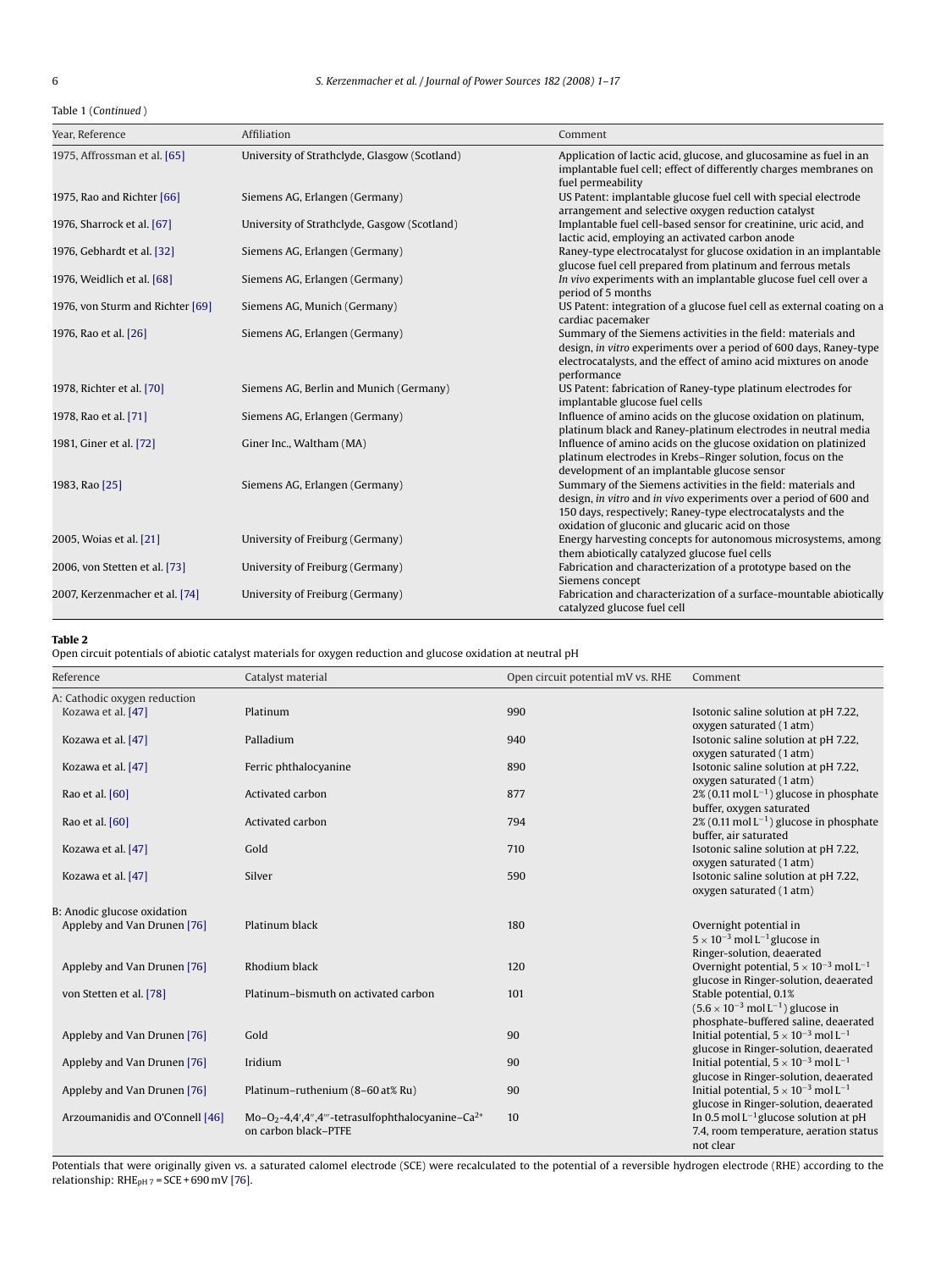<span id="page-6-0"></span>*Oxygen-selective* alloy catalysts from the gold–palladium series were presented by Fishman at two conferences of the Electrochemical Society in 1970 and 1973. Gold–palladium alloys with palladium contents of more than 60 atom percent were reported to be selective towards oxygen reduction, independently of lead acetate additions to the plating solution. *Oxygen-selectivity* was also observed when platinum was electrodeposited from plating solutions containing no lead acetate. However, the information disclosed in the meeting abstracts is scarce and more detailed results have to our knowledge not been published [\[50,58\].](#page-15-0)

Some efforts have been undertaken to study the oxygen reduction performance of *oxygen-selective* phthalocyanines deposited on carbon supports, but no corresponding fuel cell performance has been reported. The central atom of phthalocyanine has a strong influence on oxygen reduction performance. Catalytic activity increases in the sequence non-metal, copper, cobalt, and iron [\[75\]. F](#page-15-0)or ferric phthalocyanine deposited on pyrolitic graphite the onset potential of the oxygen reduction reaction is approximately only 100 mV more negative compared to platinum [\[47\],](#page-15-0) and the insensitivity of phthalocyanines towards carbohydrates is advantageous [\[75\].](#page-15-0)

#### *2.2. Catalyst materials for glucose oxidation*

Following the initially reported platinum catalysts [\[45,60\]](#page-15-0) other noble metals and alloys that are highly active for glucose oxidation have been employed. Among them are platinum–ruthenium alloys, rhodium, and iridium. Smooth platinum electrodes exhibited current densities up to 1  $\mu$ A cm $^{-2}$  before rapid irreversible polarization occurred, whereas smooth iridium, platinum–ruthenium (60 at% platinum), and rhodium could sustain current densities three, five, and seven times higher, respectively [\[76\].](#page-15-0) More recently a platinum–bismuth alloy on activated carbon support, which has originally been developed for the production of gluconic acid by direct chemical oxidation of glucose [\[77\], h](#page-15-0)as been demonstrated as anode catalyst in a fuel cell. In deaerated phosphate-buffered saline containing  $0.1\%$  (5.6 × 10<sup>-3</sup> mol L<sup>-1</sup>) glucose the anode polarization amounted to 210 mV at a current density of 20  $\mu$ A cm $^{-2}$  [\[78\].](#page-15-0)

Rhodium black in connection with a gold fiber felt is disclosed as the preferred glucose electrode in a patent assigned to the Institute of Gas Technology, and reportedly showed a polarization of only 200 mV at a current density of 4 mA cm−<sup>2</sup> [\[61\].](#page-15-0)

A special type of Raney-platinum catalyst for implantable glucose fuel cells has been developed at Siemens. Ferrous metals and tungsten have been alloyed with platinum and subsequently removed from the alloy by chemical and electrochemical etching. Platinum–tungsten, fabricated from an alloy containing additions of nickel, exhibited a nine times higher current density compared to a conventional platinum black electrode in deaerated phosphate buffer containing 2% (0.11 mol L−1) glucose (1.1 mA cm−<sup>2</sup> after 24 h at 400 mV vs. the reversible hydrogen electrode, RHE) [\[26\].](#page-15-0)

*Glucose-selective* noble metal alloys that are not influenced by the presence of dissolved oxygen have been presented by Fishman at the Meeting of the Electrochemical Society in 1973. He investigated glucose oxidation on platinum, gold–platinum, and gold–palladium (Pd < 50 at%) alloys and found that the addition of lead acetate to the plating solutions leads to electrocatalytic selectivity for glucose oxidation in neutral media containing dissolved oxygen [\[58\].](#page-15-0) However, the information revealed in the meeting abstract is scarce and more detailed results have to our knowledge not been published.

Metal chelates on carbon black–PTFE (poly(tetraflouro ethylene)) supports, hydrophilized by treatment with  $HNO<sub>3</sub>$ , were investigated by Arzoumanidis. Starting from an open circuit potential of −640 mV vs. SCE (saturated calomel electrode), a

 $Mo-O<sub>2</sub>-4,4',4'',4'''$ -tetrasulfophthalocyanine–Ca<sup>2+</sup> catalyzed anode showed virtually no electrode polarization up to a current density of 1 mA cm<sup>-2</sup>. The electrooxidation was carried out in 0.5 mol L<sup>-1</sup> phosphate buffer containing 0.5 mol L<sup>-1</sup> NaCl and 0.5 mol L<sup>-1</sup> glucose, but it is unclear whether the solution was aerated or not [\[46\].](#page-15-0)

#### *2.3. Operation conditions*

Whereas with non-implantable fuel cell types it is possible to adjust reactant concentration, purity, and temperature to an optimum, the operation conditions of implantable fuel cells are clearly defined by body physiology. Glucose concentration in the human body ranges from approximately  $5 \times 10^{-3}$  mol L<sup>-1</sup> in blood to 3 × 10<sup>-3</sup> and 4 × 10<sup>-3</sup> mol L<sup>-1</sup> in the interstitial fluid of muscle and adipose tissue, respectively [\[79\]. F](#page-15-0)or well-vascularized tissue Gough assumed oxygen partial pressures of 38 torr, corresponding to approximately 5% oxygen saturation [\[80\]. L](#page-16-0)ater studies revealed values between 60 torr in the subcutaneous tissue of the human arm [\[81\], a](#page-16-0)nd 24 torr in the femoral muscle of the mouse [\[82\].](#page-16-0)

Besides glucose and oxygen, the presence of endogenous substances has to be taken into account when *in vivo* operation of the fuel cell is considered. Oxidizable body fluid components can contribute to the fuel cell reaction, whereas other components inhibit or poison the catalyst, resulting in a decreased fuel cell performance. For instance glucosamine [\[30\]](#page-15-0) and lactic acid [\[65\]](#page-15-0) can be oxidized in a similar way as glucose, but the amino acid histidine inhibits glucose oxidation on a platinum-based catalyst [\[71\].](#page-15-0)

The concentration of electrolytes and endogenous substances in blood plasma and serum is known from clinical diagnostics and established as normal range values. The composition of interstitial fluid has not been that well investigated, and often the concentrations found in blood plasma were assumed to be comparable to interstitial fluid [\[51\]. A](#page-15-0) comparison of interstitial fluid ion concentrations estimated from hemodilution experiments [83] to their diagnostic normal range in blood plasma [\[84,85\]](#page-16-0) shows that in terms of electrolytes this assumption is valid. For some amino acids, however, significant concentration differences between plasma and the interstitial fluid of muscle and adipose tissue have been found [\[79\]. A](#page-15-0)s compared to plasma, especially the concentration of aspartate is five to seven times higher in the interstitial fluid of muscle and adipose tissue, respectively. Taurine levels in muscle and adipose tissue are three to six times higher than in plasma. In addition, surprisingly high levels of glycerol (approximately  $3 \times 10^{-3}$  to  $4 \times 10^{-3}$  mol L<sup>-1</sup>) both in the interstitial fluid of muscle and adipose tissue have been found [\[79\].](#page-15-0)

The plasma amino acid concentrations are therefore only a coarse approximation to the actual levels present in interstitial fluid. From the viewpoint of developing glucose fuel cells for *in vivo* application the actual interstitial fluid concentrations would more precisely reflect the conditions present in body tissue environments.

#### *2.4. Separation of reactants*

The availability of glucose and oxygen in body fluids only as a mixture is an important constraint in the design of implantable glucose fuel cells. Since most known noble metal catalysts are active towards glucose oxidation and oxygen reduction, the simultaneous presence of glucose and oxygen at both electrodes would lead to an electrochemical short-circuit. Anode and cathode would assume a similar potential and no electricity could be generated.

Initially, glucose fuel cells have therefore been constructed as *two-chamber cells* where anode and cathode are placed in separate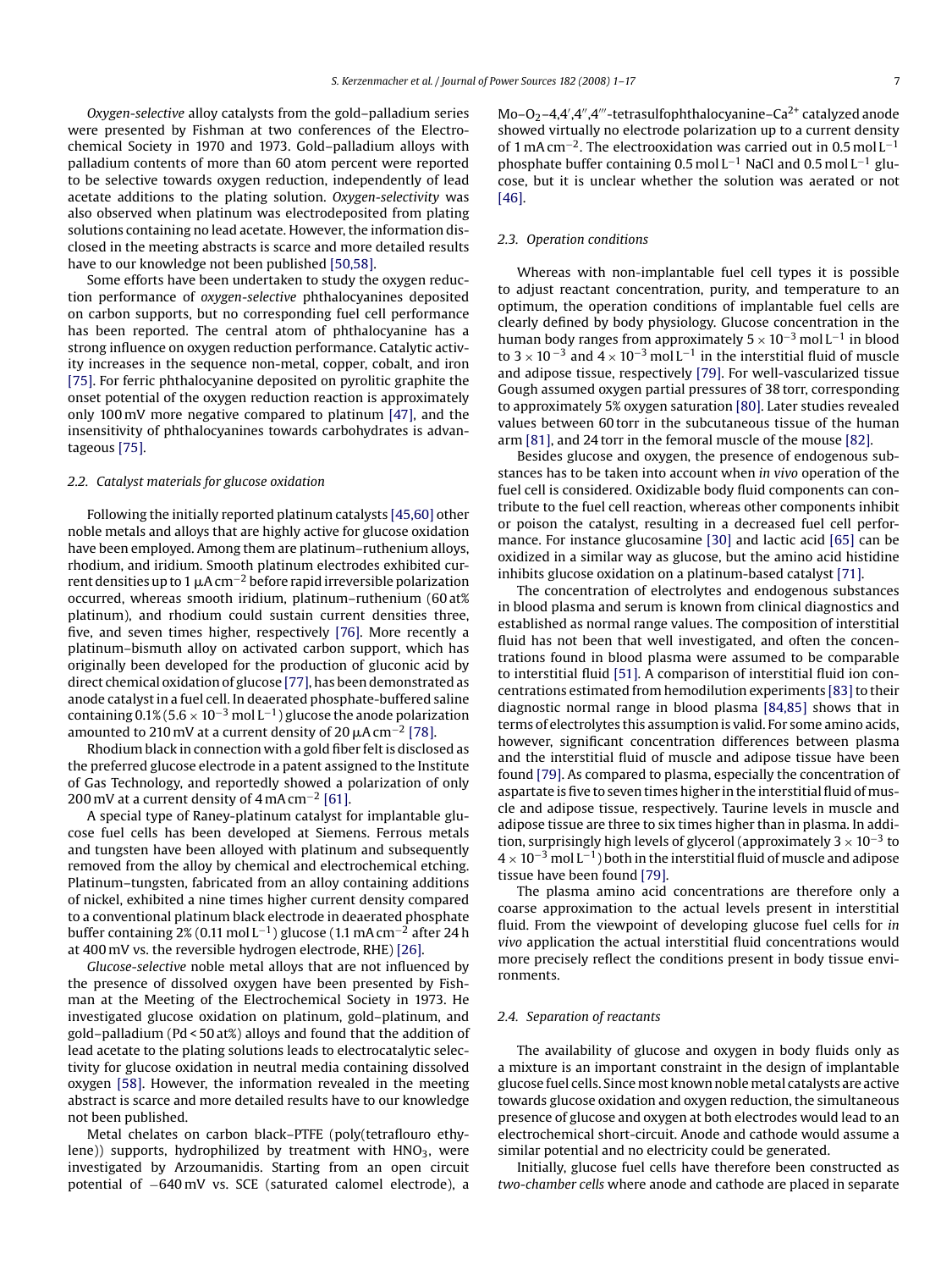<span id="page-7-0"></span>

**Fig. 5.** Glucose fuel cell with hydrophobic cathode membrane (schematic outline) according to Ref. [\[51\]. S](#page-15-0)ee text for explanations.

compartments, connected by an ion bridge ([Fig. 3\).](#page-3-0) The reactants glucose and oxygen were separately added to the individual compartments for anode and cathode, respectively.

To enable fuel cell operation in a physiological solution containing both glucose and oxygen the following three reaction separation concepts are reported.

In the first concept a phase separation of oxygen from body fluid is achieved at the cathode. A *hydrophobic cathode membrane* allows only for the diffusion of gaseous oxygen but hinders glucose from reaching the cathode [\[52\]. T](#page-15-0)he embodiment of this concept is illustrated in Fig. 5. Between cathode and anode a hydrophilic ion conducting separator membrane is placed for electrical insulation. The outer part of the anode serves as sacrificial layer, where oxygen can directly react with glucose on the surface of a noble metal catalyst. This reduces the oxygen concentration in the interior of the anode, where glucose then is electrooxidized under predominantly anoxic conditions and at a potential more negative than the cathode potential. The degree of reactant separation is dependant on the concentration of oxygen: at lower oxygen concentrations the reactant separation becomes more effective and the anode assumes a more negative potential. However, the resulting increase in fuel cell performance is countered by the reduced cathode performance at lower oxygen concentrations [\[31\]. S](#page-15-0)ince some glucose is consumed by the direct reaction with oxygen a surplus of glucose over oxygen is a prerequisite for this embodiment. This is usually the case in body fluids where the glucose concentration amounts to approximately  $5 \times 10^{-3}$  mol L<sup>-1</sup>, compared to less than  $0.2 \times 10^{-3}$  mol L<sup>-1</sup> of oxygen. The advantage of the concept is that platinum and other highly active noble metals can be used as catalysts for both the anode and the cathode reaction [\[51,54\].](#page-15-0)

In the second reactant separation concept an *oxygen-selective cathode catalyst* is used, that is inactive towards glucose oxidation. By arranging the anode sandwiched between the cathode and an impermeable surface (or alternatively between two cathodes) the interior of the fuel cell is depleted from oxygen, and the anodic glucose oxidation takes place under predominantly anoxic conditions [\[55,60\]. A](#page-15-0) hydrophilic separator membrane electrically insulates anode and cathode while at the same time allowing for the diffusion of glucose and ions. As *oxygen-selective* cathode catalysts activated carbon and silver have been employed. Since body fluid access is required only at the cathode the fuel cell could be constructed as a thin layer directly on the implant surface, as depicted in Fig. 6 [\[69\].](#page-15-0)

Also with this concept the degree of reactant separation is dependent on oxygen concentration. At higher oxygen partial pressures not all of the oxygen can be depleted at the cathode and the resulting presence of oxygen at the non-selective anode leads to the formation of a more positive anode potential. This results in a decrease of both, cell voltage and power output [\[60\].](#page-15-0)



**Fig. 6.** Fuel cell design with oxygen-selective cathode catalyst and special electrode arrangement (schematic outline) according to Refs. [\[55,69\]. S](#page-15-0)ee text for explanations.

With the third concept the need for reactant separation is circumvented by employing *selective electrocatalysts*, that either catalyze glucose oxidation or oxygen reduction. This allows for the construction of a glucose fuel cell from two electrodes exposed to the same solution, as depicted in Fig. 7. Whereas *oxygen-selective* abiotic catalysts are available (e.g., silver, ferric phthalocyanine, and activated carbon), the information on abiotic catalysts selective towards glucose oxidation is scarce (see Sections [2.2 and 4.3\).](#page-6-0) A fuel cell of this type has been constructed from a pair of *selective* platinum-based electrodes. Unfortunately the experimental methods and results are not clearly reported. Also, the authors did not elaborate on the origin of the observed selectivity in their electrodes [\[62\].](#page-15-0)

#### *2.5. Site of implantation*

Theoretically, an implantable fuel cell can either be directly in contact with the blood stream or implanted in tissue.

For *blood stream* implantation fuel cells of the *flow-trough type* have been developed, as depicted in [Fig. 8 \[](#page-8-0)[31,57,69\]. T](#page-15-0)he blood flow promises a steady reactant supply that is not limited by diffusion from blood vessels into the surrounding tissue. However, a blood stream implantable device has to be designed in a way that blood flow is not impaired, and that no areas of reduced flow velocity are formed, which would increase the risk of thrombi formation



**Fig. 7.** Glucose fuel cell with selective electrode catalysts (schematic outline) according to Ref. [\[62\]. S](#page-15-0)ee text for explanations.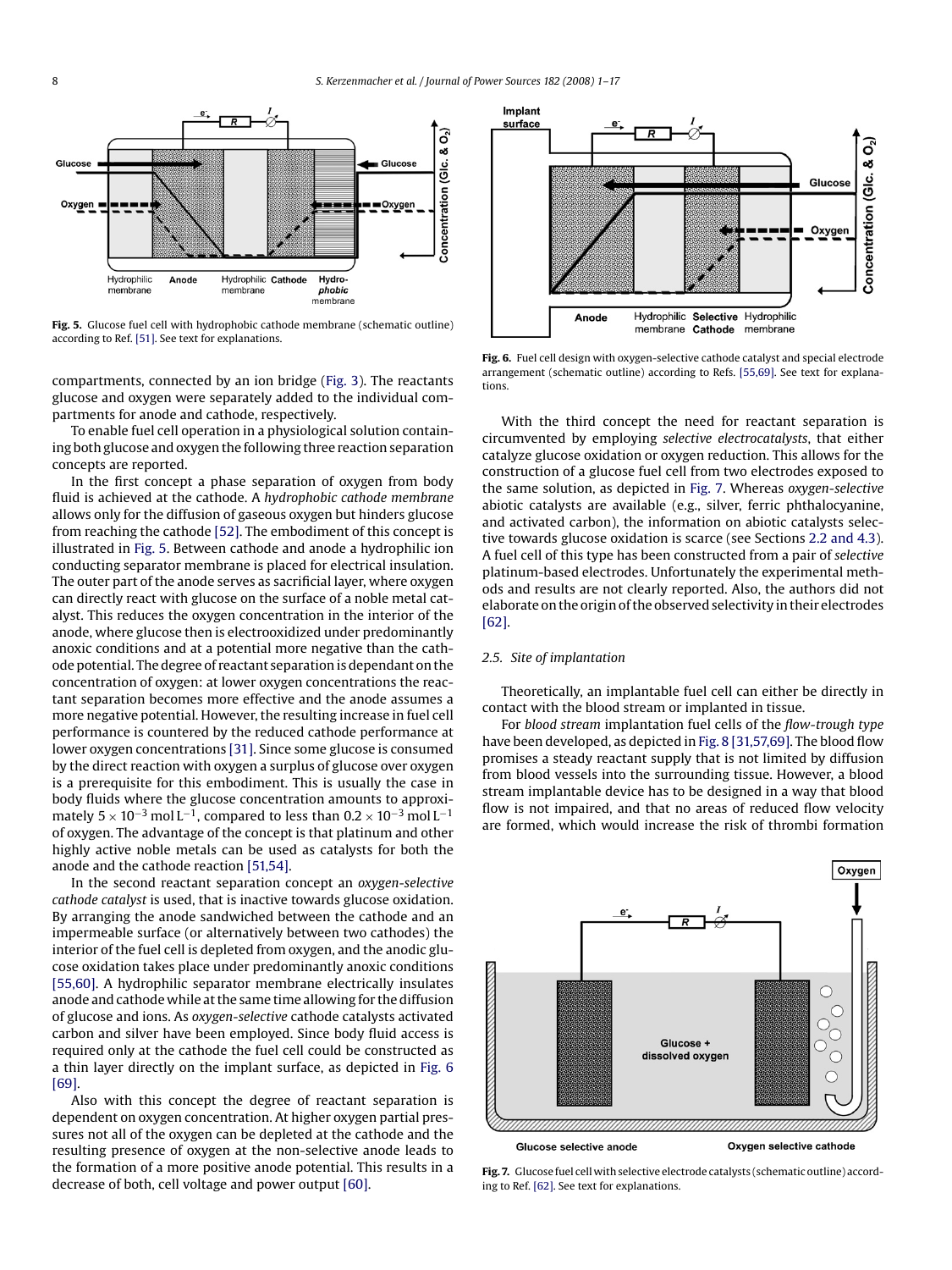<span id="page-8-0"></span>

**Fig. 8.** Simplified schematics of flow-trough type fuel cells intended for blood stream implantation: (A) fuel cell with hydrophobic cathode membrane [\[31\]; \(](#page-15-0)B) concentrically arranged fuel cell with oxygen-selective cathode catalyst [\[69\]. R](#page-15-0)efer to Section [2.4](#page-6-0) for details regarding the reactant separation mechanisms.

[\[69\]. T](#page-15-0)he employed materials have to be compatible with blood, especially with respect to coagulation [\[86\].](#page-16-0) The concept suffers from complications arising when having to surgically introduce the device into a major blood vessel. Implantation in the blood stream has therefore been considered mainly in early studies, where the increased reactant supply posed a major factor to reach the final aim of powering an artificial heart [\[52\].](#page-15-0)

In contrast, the reactant supply of *immersible* fuel cells developed for *tissue implantation* [\[51,54,60\]](#page-15-0) relies solely on diffusion (Fig. 9). While the surrounding tissue poses an additional mass transfer resistance, the risk of thrombi formation and blood coagulation is minimized. The fuel cell can be implanted in a similar way as the pacemaker device, enabling fuel cell integration directly on the exterior surface of the pacemaker [\[30,45\].](#page-15-0) This would facilitate implantation procedures and eliminate the risk of lead failure, which was a common reason for pacemaker breakdown at that time [\[87\].](#page-16-0)

A third embodiment where the fuel cell cathode is of the *airbreathing type* and only the anode is in contact with the body fluids was disclosed in a patent assigned to the Institute of Gas Technology [\[61\]. T](#page-15-0)he concept promises an increased performance due to the considerably higher oxygen partial pressure, but the device is fairly complicated and demands a mechanical pumping mechanism to ensure a constant supply of oxygen through a percutaneous airway. Related experimental studies have to our knowledge not been published.

## **3. Construction of implantable abiotically catalyzed glucose fuel cells**

#### *3.1. Electrode fabrication*

In the early works of Wolfson commercially available platinum black fuel cell electrodes from American Cyanamid and General Electric, originally developed for hydrogen–oxygen fuel cells, have



**Fig. 9.** Simplified schematics of immersible fuel cells intended for tissue implantation: (A) fuel cell with hydrophobic cathode membrane [\[52\]; \(](#page-15-0)B) fuel cell with oxygen-selective cathode catalyst [\[55\]. R](#page-15-0)efer to Section [2.4](#page-6-0) for details regarding the reactant separation mechanisms.

been used. Electrodes with higher platinum loading exhibited superior performance, but the wettability of the commercial electrodes was not satisfactory, presumably due to the hydrophobic nature of the employed binders [\[54\].](#page-15-0)

Electrodes specially designed for implantable abiotically catalyzed glucose fuel cells have been fabricated from catalyst particles (e.g., platinum black) using PTFE as a binder [\[31\], s](#page-15-0)ometimes in conjunction with a sintering process at  $300^{\circ}$ C [\[62\].](#page-15-0) Drake et al. fabricated cathodes from a hydrophobic carbon–PTFE mixture with platinum black being applied as a thin layer on one side only [\[51\].](#page-15-0) In the context of PTFE-based electrodes a method to hydrophilize a carbon black–PTFE composite by acid treatment with  $HNO<sub>3</sub>$  has been described [\[46\].](#page-15-0)

Also various hydrophilic polymer hydrogels have been investigated as binding agent. A mixture of activated carbon, poly(vinyl alcohol) and poly(acrylic acid) has been thermally crosslinked to form a hydrogel embedding the catalyst particles. An other hydrogel material reported is glycolmethacrylate [\[60\]. I](#page-15-0)n a corresponding patent the application of phenol sulphonic acid with formaldehyde, polyethylene imine with epichlorhydrine, or the covalent bond between methacrylic acid and di-vinyl benzene has been suggested to fabricate hydrogels for embedding catalyst particles [\[66\].](#page-15-0)

Polymer hydrogel swelling characteristics proved to be problematic when attempts were made to embed separator membranes and electrodes together in a monolithic hydrogel matrix. Differential swelling in aqueous solution resulted in delamination of the package. By polymerizing 4.9% methacrylic acid in aqueous ethylene glycol a hydrogel could be prepared, that exhibits no dimensional change when brought in contact with physiological solution. Adsorbed oxygen on activated carbon and platinum interfered with polymerization, and the reaction could be carried out successfully only after electrochemical reduction of the catalyst surface [\[26\]. T](#page-15-0)o increase the conductivity of polymer-bound electrodes a noble metal mesh has been commonly used as current collector.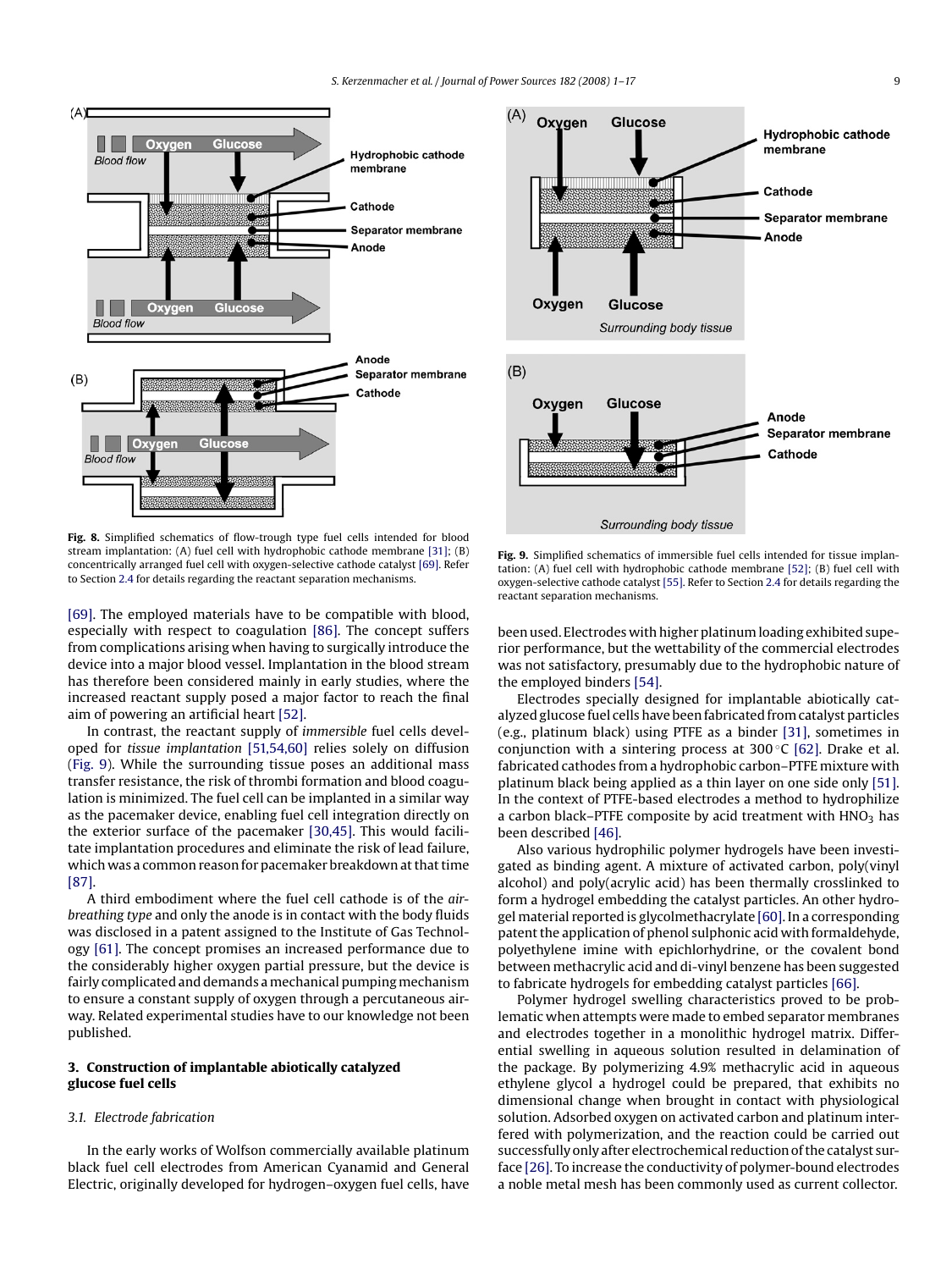Binder-less electrodes have been fabricated by depositing platinum on graphite sheets. Initially graphite was immersed in chloroplatinic acid and subsequently dried. To form nucleation sites the chloroplatinic acid salts were decomposed at 300 °C. Platinum–ruthenium alloys have then been electrodeposited from chloroplatinic acid and ruthenium chloride solutions [\[62\].](#page-15-0)

A special type of binder-less electrode for glucose oxidation of the Raney-type has been fabricated from ferrous metals alloyed with platinum. The method yields a dimensionally stable electrode and is suitable to form multi-component alloys. Starting alloys are either obtained by interdiffusion of a ferric metal layer adhering to a platinum support, or by the formation of a fusible regulus from defined mixtures of noble and ferrous metals rolled into thin foils. After alloy formation at temperatures between 800 and 1600 ◦C, the non-noble component is extracted either by treatment with non-oxidizing acids or electrochemical methods. Potentiostatic activation in  $H_2SO_4$  at a potential of 400–800 mV vs. RHE proved to result in well adhering porous layers. In terms of glucose oxidation activity in an implantable fuel cell electrodes fabricated from platinum–nickel and platinum/tungsten–nickel alloys have exhibited the best results. The latter exhibited a 10 times higher current than conventional platinum electrodes upon potentiostatic load at 400 mV vs. RHE in phosphate buffer containing 0.1%  $(5.6 \times 10^{-3} \text{ mol L}^{-1})$  glucose [\[32,70\].](#page-15-0)

#### *3.2. Separator membranes*

Separator membranes provide electrical insulation between the electrodes while at the same time they serve as ion conductor to close the electrical circuit of the fuel cell. Given the electrolytic character of body fluids, it would be sufficient to apply a meshlike hydrophilic spacer as separator membrane, its pores filled with body fluid.

However, the ionic nature of the separator and the corresponding capability to transport either OH<sup>−</sup> or H+ ions influences the electrode reactions. In fuel cells constructed with a *hydrophobic cathode membrane* anion exchange separators are reported to be preferable over cation exchangers. With anion exchangers the reaction water is generated at the anode, and flooding of the cathode and formation of detrimental water pockets inside the fuel cell are prevented [\[31,54\]. I](#page-15-0)n contrast to this the application of strong cation exchangers, nylon fiber mats, asbestos sheets, and cellophane film in fuel cells of essentially the same design has been described [\[51\].](#page-15-0)

In the case of fuel cells employing an *oxygen-selective cathode catalyst* the separator must not only be an ionic conductor but also allow for the diffusion of fuel and its reaction products to and from the anode. A variety of materials are reported to be suitable, among them weak cation exchange hydrogels of the poly(vinyl alcohol)–poly(acrylic acid) type, glycolmethacrylate, cuprophane, sulfonated PTFE membranes, dialysis and cellulose membranes, the latter also soaked with poly(vinyl alcohol) (PVA) [\[26,63,64\].](#page-15-0) Difficulties were encountered with hydrogels based on poly(vinyl alcohol)–poly(acrylic acid) (PVA–PAA) and glycolmethacrylate, that were disconnected after prolonged fuel cell operation, presumably due to hydrolysis or the oxidative effect of electrocatalysts [\[26\].](#page-15-0)

#### *3.3. Protective membranes*

Protective membranes serve as interface between fuel cell and body environment, e.g., tissue or blood. They have to be tissue compatible and permeable to reactants and reaction products. Larger molecules like proteins and enzymes have to be hindered from reaching the electrodes to prevent catalyst deactivation and fouling.

Already in the early *in vitro* studies on two-chamber fuel cells ([Fig. 3\)](#page-3-0) it was noted that the deteriorating effect of microorganism growth on performance could be reduced by covering the electrodes with protective membranes made from cellulose [\[45\]. F](#page-15-0)ollowing this, several materials have been used to cover the electrodes in implantable prototypes.

In the fuel cell design with an *oxygen-selective cathode catalyst* ([Fig. 5\) m](#page-7-0)aterials already employed as separators were used as protective membranes: cellulose, cuprophane, dialysis tube, and cation exchange hydrogels of the poly(vinyl alcohol)–poly(acrylic acid) or glycolmethacrylate type [\[26,60,64\].](#page-15-0)

Similar materials were employed to cover the anode in fuel cells with *hydrophobic cathode membrane* ([Fig. 4\).](#page-3-0) Here supported ionic hydrogels [\[51\]](#page-15-0) and cuprophane films [\[31\]](#page-15-0) and more specifically dialysis membranes with 50-nm pore size [\[54\]](#page-15-0) and 2-nm pore size membranes with 50% porosity [\[61\]](#page-15-0) are reported. The cathode in this design has been protected by silicone rubber or PTFE membranes that only allow gaseous oxygen and  $CO<sub>2</sub>$  to reach to the electrode. This prevents the interference of glucose and other endogenous substances on oxygen reduction [\[31,51,54\].](#page-15-0)

#### *3.4. Cell housing and system integration*

The *cell housing* of the so far reported implantable prototypes has not been fully developed. In stand-alone devices the fuel cell components have been clamped together using a Lucite frame [\[54\],](#page-15-0) or assembled on porous metal supports with RTV (room temperature vulcanizing) glue [\[51\]](#page-15-0) and adhesive tape [\[31\].](#page-15-0) Membranes and electrodes were also joined with cyanolit glue and applied with an epoxy frame to obtain structural stability [\[60\].](#page-15-0)

The *system integration* of an abiotically catalyzed glucose fuel into a medical implant as external coating has already been envisioned in the early works of Wolfson et al. [\[45\].](#page-15-0) It was, however, not until 1976 that a patent was granted to the German company Siemens for applying the fuel cell directly as external coating on the pacemaker housing. The concept circumvents the need for implanted power leads and uses the fuel cell anode as part of the cardiac stimulation circuit, reportedly improving tissue compatibility of stimulating electrodes [\[69\]. T](#page-15-0)o compensate for the peak power requirements of medical implants a hybrid device, comprising a glucose fuel cell with included storage battery, has been suggested [\[61\].](#page-15-0)

## **4. Performance of implantable abiotically catalyzed glucose fuel cells**

The operation conditions have a strong influence on the performance of abiotically catalyzed glucose fuel cells. For devices with *hydrophobic cathode membrane* a considerable effect of pH and buffer capacity on performance has been observed [\[51\]. I](#page-15-0)n contrast, the performance of *two-chamber fuel cells* with separate reactant compartments is almost independent of glucose concentrations in the range between  $0.05 \times 10^{-3}$  and  $50 \times 10^{-3}$  mol L<sup>-1</sup>, indicating that the glucose oxidation rate is only governed by reaction kinetics [\[45\]. T](#page-15-0)he glucose sensitivity of *immersible* and *flow-trough type* fuel cells exposed to glucose and oxygen as a mixture has to our knowledge not been reported.

Since the reported fuel cell performances were mostly obtained under different and often incompletely specified conditions direct comparison of the results is difficult. A summary of the reported construction details and performances is given in [Table 3.](#page-10-0) Operation conditions and sustainability of performance are indicated as reported.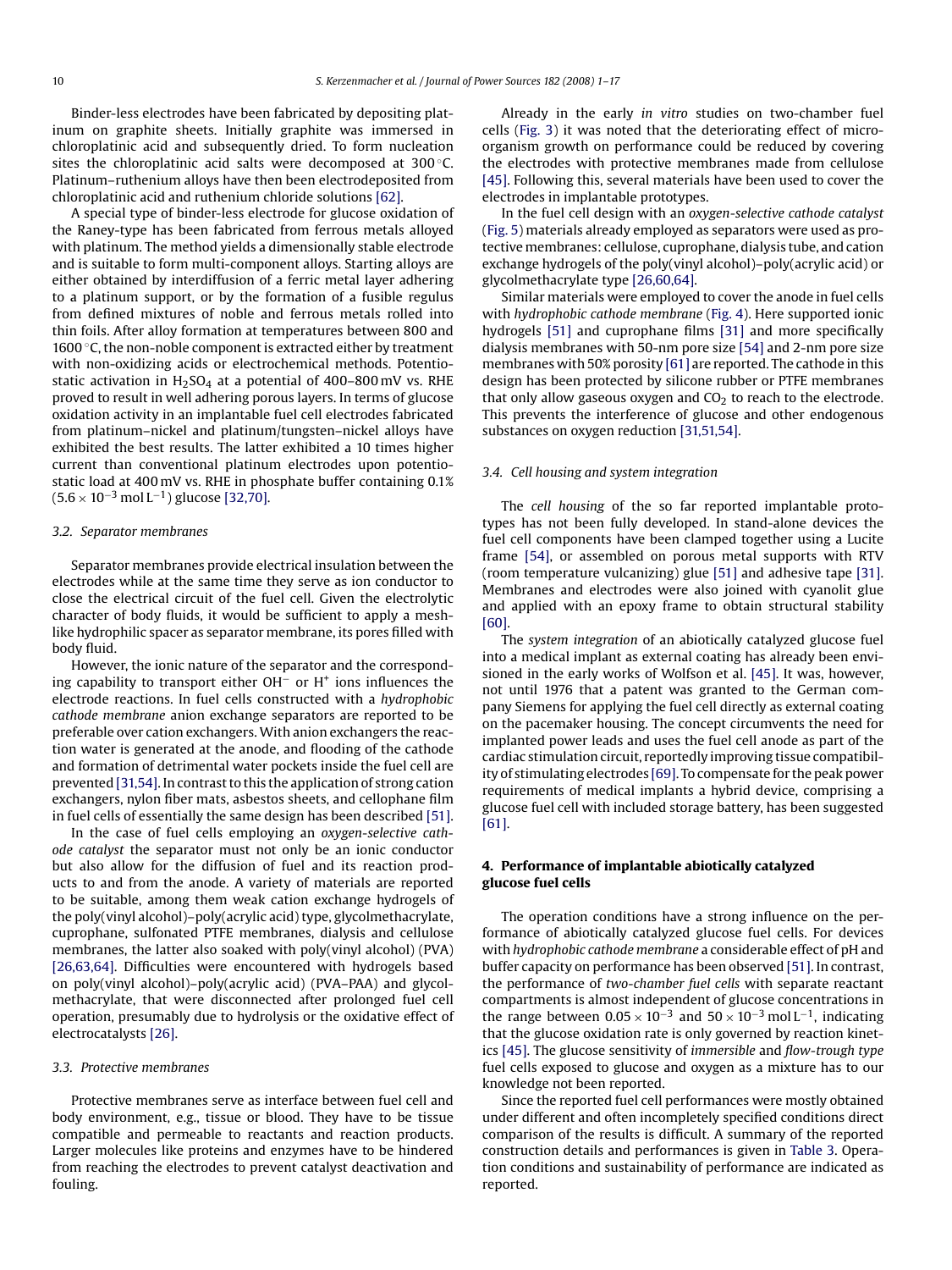#### <span id="page-10-0"></span>**Table 3**

Construction details and performance characteristics of implantable abiotically catalyzed glucose fuel cells

| Reference                                                                 | Electrodes                                                                                                                                                                                                                           | <b>Membranes</b>                                                                                                                                                                                                   | Cell housing                                                                                                 | Test conditions                                                                                                                                                                                   | Power density ( $\mu$ W cm <sup>-2</sup> ) | Remarks                                                                                                                                                                                                              |
|---------------------------------------------------------------------------|--------------------------------------------------------------------------------------------------------------------------------------------------------------------------------------------------------------------------------------|--------------------------------------------------------------------------------------------------------------------------------------------------------------------------------------------------------------------|--------------------------------------------------------------------------------------------------------------|---------------------------------------------------------------------------------------------------------------------------------------------------------------------------------------------------|--------------------------------------------|----------------------------------------------------------------------------------------------------------------------------------------------------------------------------------------------------------------------|
| A: in vitro-non-physiological conditions<br>Warner and Robinson<br>$[44]$ | Catalyzed conducting<br>electrodes                                                                                                                                                                                                   | Cation exchange polymer                                                                                                                                                                                            | Not specified                                                                                                | $10\%$ (0.56 mol L <sup>-1</sup> ) glucose<br>in unbuffered solution, air<br>breathing cathode                                                                                                    | $\sim$ 165                                 | Stable performance after<br>72 h                                                                                                                                                                                     |
| Drake et al. [51]                                                         | Cathode: platinum black<br>laminated on one side of a<br>hydrophobic carbon/PTFE<br>matrix. Anode: noble metal<br>alloy black compressed<br>onto platinum screen                                                                     | Cathode protected by thin<br>silicone rubber membrane<br>Separator and anode<br>protective membrane:<br>dialysis membrane of the<br>supported ionic hydrogel<br>film type                                          | Silicone rubber casing with a<br>porous metal facing on the<br>anode side                                    | 0.01 mol $L^{-1}$ glucose in<br>$0.5 \,\mathrm{mol} \,\mathrm{L}^{-1}$<br>phosphate-buffered saline,<br>0.35 mol $L^{-1}$ NaCl, 30-38 °C,<br>pH 7.4                                               | 18.6                                       | Over 142 days in solution<br>exposed to air, moderate<br>stirring                                                                                                                                                    |
| Wan and Tseung [62]                                                       | Cathode and anode: Pt<br>black mixed with PTFE<br>brushed on Pt screen; both<br>cured at $300^{\circ}$ C in air for 1h                                                                                                               | n/a                                                                                                                                                                                                                | Two chamber cell, cathode<br>compartment equilibrated<br>with air, anode compartment<br>purged with nitrogen | $5 g L^{-1} (28 \times 10^{-3} \text{ mol } L^{-1})$<br>glucose, $0.5$ mol $L^{-1}$ NaCl                                                                                                          | 15                                         | Stable performance after<br>16 h, poorly documented<br>experiment; performance<br>calculated based on the<br>area of front and back of<br>the electrode                                                              |
| Rao et al. [63]                                                           | Cathode: activated carbon,<br>anode: Pt black                                                                                                                                                                                        | Separators: cellulose<br>soaked with PVA Protective<br>membranes $20 \mu m$<br>hydrophilic membranes                                                                                                               | Not clearly specified                                                                                        | 0.1 mol $L^{-1}$ glucose in<br>phosphate-buffered saline,<br>pH 7.2, 37 °C, presumably<br>air saturated                                                                                           | 10 (per cathode area)                      | Long-term performance<br>over 63 days; also reported<br>is a voltage gain of 200 mV<br>with activated carbon as<br>compared to silver cathode<br>Fuel cell with central<br>anode, sandwiched<br>between two cathodes |
| Rao and Richter [64]                                                      | Cathode: activated carbon,<br>anode: platinum deposited<br>on activated carbon                                                                                                                                                       | 40 μm cellulose<br>membranes, not specified<br>whether as separators or<br>protective membranes                                                                                                                    | Not specified                                                                                                | 0.1 mol $L^{-1}$ glucose in<br>phosphate-buffered saline,<br>pH 7, 37 °C, 0.2 air<br>saturated                                                                                                    | 8 (per cathode area)                       | Long-term performance<br>over 83 days; fuel cell with<br>central anode, sandwiched<br>between two cathodes                                                                                                           |
| B: in vitro-near physiological conditions<br>Wolfson et al. [45]          | Platinized platinum                                                                                                                                                                                                                  | Cellulose protective<br>membranes                                                                                                                                                                                  | Two chamber cell, cathode<br>compartment equilibrated<br>with air, anode compartment<br>purged with nitrogen | $pO_2$ : 90 torr (in cathode<br>chamber)                                                                                                                                                          | $2.0 - 3.5$                                | Electrolyte pH and<br>composition not clearly<br>specified, presumably<br>$5 \times 10^{-3}$ mol L <sup>-1</sup> Glucose in                                                                                          |
| Drake et al. [51]                                                         | Cathode: platinum black<br>laminated on one side of a<br>hydrophobic carbon/PTFE<br>matrix, anode: noble metal<br>alloy black compressed<br>onto platinum screen                                                                     | Cathode protected by thin<br>silicone rubber membrane<br>Separator and anode<br>protective membrane:<br>dialysis membrane of the<br>supported ionic hydrogel<br>film type                                          | Silicone rubber casing with a<br>porous metal facing on the<br>anode side                                    | $5 \times 10^{-3}$ mol L <sup>-1</sup> glucose in<br>Tyrode solution exposed to<br>air, moderate stirring, pH<br>7.4, $1 g L^{-1}$<br>$(12 \times 10^{-3} \text{ mol L}^{-1})$ NaHCO <sub>3</sub> | 2.5(4.4)6.3(11.6)                          | Ringer solution<br>Average performance over<br>428 and 167 h, respectively,<br>values in parentheses for<br>higher load currents                                                                                     |
| Wolfson et al. [54]                                                       | Cathodes: American<br>Cyanamid AA-40<br>$(40 \,\mathrm{mg} \, \mathrm{Pt} \, \mathrm{cm}^{-2})$ , General<br>Electric 40 mg Pt cm <sup>-2</sup> ,<br>anodes: AA-40, General<br>Electric Pt-20, Ru, and from<br>Energy Research Corp. | Cathode membranes:<br>hydrophobic General<br>Electric MEM-213, 13 $\mu$ m;<br>Anode membrane: AHT<br>Cellophane dialysis<br>membrane, 5 nm pores<br>Separator: AMF ion<br>exchange membrane types<br>A100 and A310 | Bonded between Silastic<br>spacers                                                                           | $5 \times 10^{-3}$ mol L <sup>-1</sup> glucose in<br>Krebs-Ringer, pH 7.4, 37 °C,<br>$pO_2$ 80-90 torr,                                                                                           | 26                                         | Stable performance after<br>20 <sub>h</sub>                                                                                                                                                                          |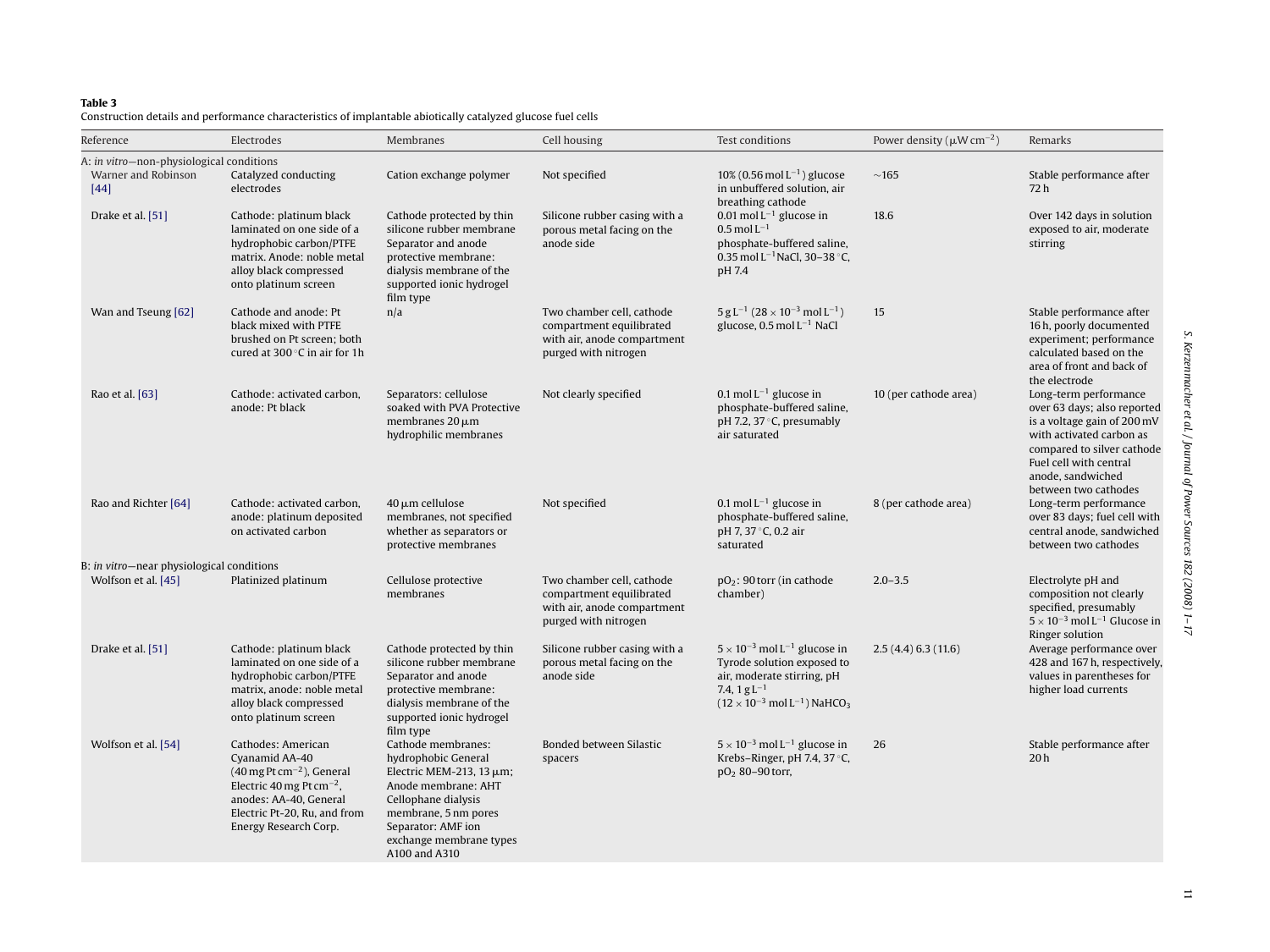| Reference              | Electrodes                                                                                                                                                                                                               | Membranes                                                                                                                                                                                                                | Cell housing                                                                                                                                                                | Test conditions                                                                                                                                                                                         | Power density ( $\mu$ W cm <sup>-2</sup> )                | Remarks                                                                                                                                                                                                                                                                                                                                                                      |
|------------------------|--------------------------------------------------------------------------------------------------------------------------------------------------------------------------------------------------------------------------|--------------------------------------------------------------------------------------------------------------------------------------------------------------------------------------------------------------------------|-----------------------------------------------------------------------------------------------------------------------------------------------------------------------------|---------------------------------------------------------------------------------------------------------------------------------------------------------------------------------------------------------|-----------------------------------------------------------|------------------------------------------------------------------------------------------------------------------------------------------------------------------------------------------------------------------------------------------------------------------------------------------------------------------------------------------------------------------------------|
| Malachesky et al. [31] | Cathode: Teflon-bonded Pt<br>black (15 mg Pt cm <sup><math>-2</math></sup> ) on a<br>gold grid, anode: Pt black<br>0.7% asbestos paste on gold<br>grid (10 mg Pt cm $^{-2}$ )                                            | Cathode membrane: $13 \mu m$<br>GE XD-1, 65-35<br>dimethylsilicone-<br>polycarbonate copolymer<br>on porous Teflon Separator:<br>AMF A-100 178 μm anion<br>exchange membrane<br>Anode membrane: $13 \mu m$<br>cuprophane | Electrodes and membranes hot<br>pressed to stainless steel frame<br>using double sided adhesive<br>tape; assembly pressed<br>between Lexan plates to form<br>blood channels | $5 \times 10^{-3}$ mol L <sup>-1</sup> glucose in<br>modified Ringer solution,<br>0.03 mol $L^{-1}$ NaHCO <sub>3</sub> ,<br>$0.1$ mol L <sup>-1</sup> NaCl pH 7.4,<br>38 °C, pO <sub>2</sub> : 180 torr | ${\sim}50$                                                | Flow through cell with forced<br>reactant flow, performance<br>monitored over a period of<br>32 h; $pO2$ changed between<br>140 and 180 torr; reported<br>also 100 $\mu$ W cm <sup>-2</sup> , time<br>frame not specified                                                                                                                                                    |
| Wolfson and Yao [56]   | Cathode: hydrophobic<br>silver or platinum; anode:<br>hydrophilic platinum<br>(construction presumably<br>as in Ref. [54])                                                                                               | Cathode membrane:<br>Silastic film Separator:<br>anion exchange<br>membrane; anode<br>membrane: cellulose<br>(Neprophane)                                                                                                | Not specified, presumably as in<br>Ref. [54]                                                                                                                                |                                                                                                                                                                                                         |                                                           | Performance not clearly<br>specified, focus on the effect<br>off added endogenous<br>substances                                                                                                                                                                                                                                                                              |
| Rao et al. [60]        | Cathode: Activated Carbon<br>Lurgi LEV 585, anode:<br>platinized carbon<br>$(32 \,\mathrm{mg}\,\mathrm{cm}^{-2})$ , both<br>electrode catalysts<br>embedded in thermally<br>crosslinked, hydrophilic<br>PVA-PAA hydrogel | Separators and protective<br>membrane: $25 \mu m$ thick<br>dialysis tube                                                                                                                                                 | Membranes bonded with<br>Cyanolit glue, whole assembly<br>embedded in epoxy frame                                                                                           | $5 \times 10^{-3}$ mol L <sup>-1</sup> glucose in<br>Tyrode solution                                                                                                                                    | 4 (per cathode area)                                      | Aeration not specified,<br>fabrication not clearly linked<br>to performance; fuel cell with<br>central anode, sandwiched<br>between two cathodes                                                                                                                                                                                                                             |
| Wan and Tseung [62]    | Cathode: Pt black mixed<br>with PTFE brushed on Pt<br>screen, anode: Pt black<br>mixed with PTFE brushed<br>on graphite                                                                                                  | n/a                                                                                                                                                                                                                      | Both electrodes in the same air<br>purged solution                                                                                                                          | $1.5 g L^{-1}$<br>$(8.3 \times 10^{-3} \,\text{mol} \,\text{L}^{-1})$ glucose<br>in Krebs-Ringer solution,<br>pH 7.4, 37 °C, equilibrated<br>with air                                                   | ~10                                                       | Stable performance<br>reportedly delivered over<br>night, poorly documented<br>experiment; performance<br>calculated based on the area<br>of front and back of the<br>electrode                                                                                                                                                                                              |
| Gebhardt et al. [32]   | Cathode: silver Anode:<br>Pt-Ni Raney-type catalyst,<br>binders: not specified                                                                                                                                           | Not specified                                                                                                                                                                                                            |                                                                                                                                                                             | Physiological, not specified                                                                                                                                                                            | 5                                                         | Fuel cell with central anode,<br>sandwiched between two<br>cathodes; Performance over a<br>period of 200h                                                                                                                                                                                                                                                                    |
| Rao et al. [26]        | Not specified                                                                                                                                                                                                            | Not specified                                                                                                                                                                                                            | Not specified                                                                                                                                                               | $5 \times 10^{-3}$ mol L <sup>-1</sup> glucose in<br>Tyrode solution, 37 °C, 5%<br>$O2$ saturation<br>$(pO2 \sim 38$ torr)                                                                              | $\sim$ 55 in total (see Fig. 9 in<br>reference)           | Fuel cell with central anode,<br>sandwiched between two<br>cathodes; presumably<br>activated carbon and<br>platinized carbon, stable<br>performance after 100 days of<br>operation; fuel cell size not<br>specified                                                                                                                                                          |
| Rao et al. [26]        | Not specified                                                                                                                                                                                                            | Not specified                                                                                                                                                                                                            | Not specified                                                                                                                                                               | $5 \times 10^{-3}$ mol L <sup>-1</sup> glucose in<br>Tyrode solution, 37 °C, 5%<br>$O2$ saturation<br>$(pO2 \sim 38$ torr)                                                                              | $\sim$ 0.3 (per cathode area, see<br>Fig. 7 in reference) | Fuel cell with central anode,<br>sandwiched between two<br>cathodes; presumably<br>activated carbon and<br>platinized carbon; stable<br>performance after $\sim$ 650 days<br>of operation, even with<br>micro-organism growth and<br>catalyst loss; the cell was not<br>operated at maximum<br>performance and exhibited<br>approximately same<br>performance after 300 days |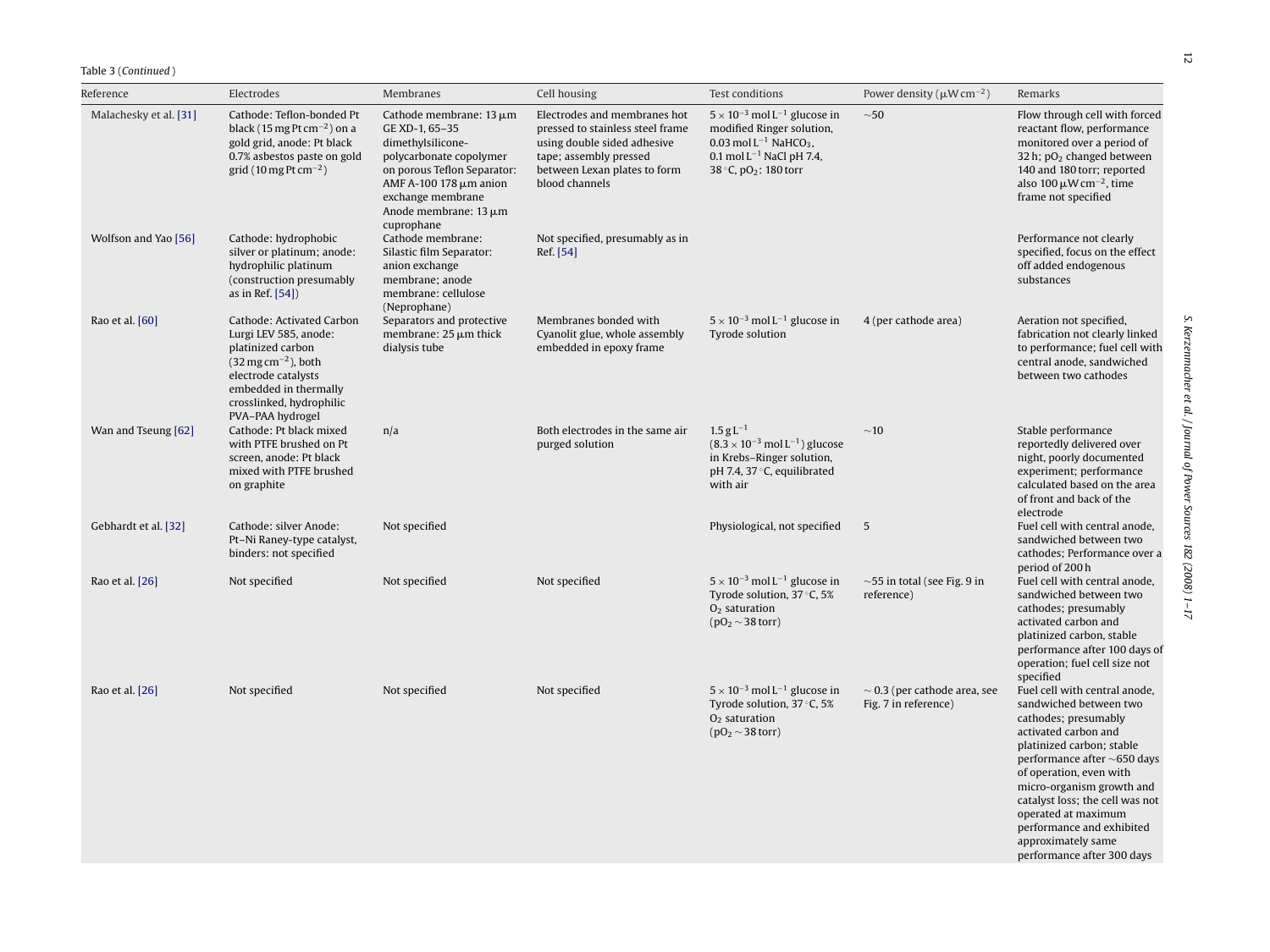| Rao et al. [26]                             | Not specified                                                                                                                                                    | Not specified                                                                                                                                                                                                       | Not specified                                                                                                                                                               | Conditions of venous blood                                               | 8 (per cathode area)      | Fuel cell with central<br>anode, sandwiched<br>between two cathodes,<br>presumably activated<br>carbon and platinized<br>carbon, test conditions not<br>further specified                                                             |
|---------------------------------------------|------------------------------------------------------------------------------------------------------------------------------------------------------------------|---------------------------------------------------------------------------------------------------------------------------------------------------------------------------------------------------------------------|-----------------------------------------------------------------------------------------------------------------------------------------------------------------------------|--------------------------------------------------------------------------|---------------------------|---------------------------------------------------------------------------------------------------------------------------------------------------------------------------------------------------------------------------------------|
| C: in vivo experiments<br>Drake et al. [51] | Cathode: platinum black<br>laminated on one side of a<br>hydrophobic carbon/PTFE<br>matrix, anode: noble metal<br>alloy black compressed<br>onto platinum screen | Cathode protected by thin<br>silicone rubber membrane;<br>separator and anode<br>protective membrane:<br>dialysis membrane of the<br>supported ionic hydrogel<br>film type                                          | Silicone rubber casing with a<br>porous metal facing on the<br>anode side                                                                                                   | Implanted subcutaneously,<br>right flank of adult mongrel<br>dog         | 2.2                       | Average performance over<br>a period of 30 days; no<br>evidence of necrosis,<br>hemorrhage, abscess<br>formation, or overt<br>degenerative change upon<br>explantation after 78 days                                                  |
| Henry and Fishman [59]                      | Selective Au-Pd electrodes                                                                                                                                       | Semipermeable membrane<br>separating the electrodes<br>from blood                                                                                                                                                   | Not specified                                                                                                                                                               | Operated externally in a<br>dog, pulsed 1 Hz load, duty<br>cycle 2.5-10% | 30-70 (per pulse)         | Meeting abstract only                                                                                                                                                                                                                 |
| Malachesky et al. [31]                      | Cathode: Teflon-bonded Pt<br>black (15 mg Pt cm $^{-2}$ ) on a<br>gold grid, anode: Pt black<br>0.7% asbestos paste on gold<br>grid (10 mg Pt cm $^{-2}$ )       | Cathode membrane: $13 \mu m$<br>GE XD-1, 65-35<br>dimethylsilicone-<br>polycarbonate copolymer<br>on porous PTFE; separator:<br>$178 \mu m$ anion exchange<br>membrane; anode<br>membrane: $13 \mu m$<br>Cuprophane | Electrodes and membranes hot<br>pressed to stainless steel frame<br>using double sided adhesive<br>tape, assembly pressed<br>between Lexan plates to form<br>blood channels | As extracorporeal<br>arterio-venous bypass<br>circuit with a sheep       | Initially 40, rapid decay | Considerable decay of<br>performance after 1 h of<br>operation, solely due to rise<br>in anode potential to more<br>positive values                                                                                                   |
| Wan and Tseung [62]                         | Cathodes: Pt black. Pt-Ru<br>black mixed with PTFE<br>brushed on Pt screen,<br>anode: platinized graphite                                                        | n/a                                                                                                                                                                                                                 | n/a                                                                                                                                                                         | Electrode implanted<br>subcutaneously in rats or<br>rabbits              | 3.3                       | Unclear description of<br>experimental methods and<br>results; similar results<br>reported for Pt-Ru cathode                                                                                                                          |
| Weidlich et al. [68]                        | Cathode: activated carbon<br>on metal screen, anode: Pt<br>black on metal screen;<br>binders not specified                                                       | Not specified                                                                                                                                                                                                       | Silastic encapsulation.                                                                                                                                                     | Subcutaneously in dog                                                    | 0.04 (per cathode area)   | Fuel cell with central<br>anode, sandwiched<br>between two cathodes;<br>performance after 3<br>months, afterwards the cell<br>failed to respond; evidence<br>of infection found at the<br>implantation site, cell<br>severely damaged |
| Weidlich et al. [68]                        | Cathode: activated carbon<br>on metal screen; anode:<br>Pt-Ni Raney-type catalyst;<br>binders not specified                                                      | Cuprohane membranes as<br>separators, protective<br>membranes not specified                                                                                                                                         | Epoxy frame.                                                                                                                                                                | Subcutaneously in dog                                                    | 1.6 (per cathode area)    | Fuel cell with central<br>anode, sandwiched<br>between two cathodes;<br>stable performance after<br>150 days of operation                                                                                                             |

Unless otherwise noted the power density is based on the projected electrode area of the fuel cell.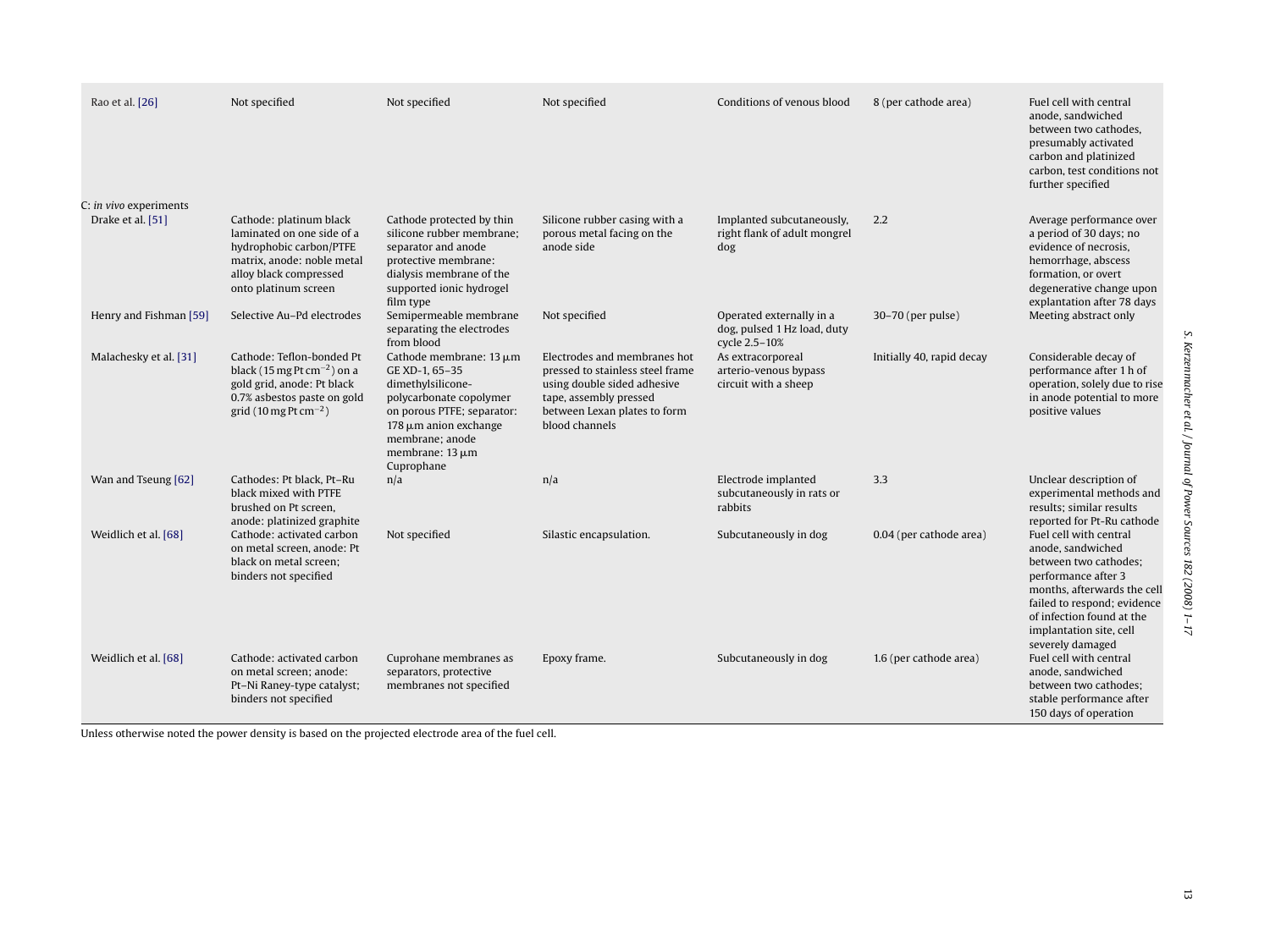The following sections highlight the achieved power output of implantable fuel cells under *in vitro* conditions. *In vitro* performances are classified into experiments under non- and near-physiological conditions. Non-physiological refers to experiments in unbuffered solutions or at non-physiological levels of glucose, whereas under near-physiological conditions the experiments were performed in neutral buffer containing physiological amounts of glucose ( $\sim$ 5 × 10<sup>-3</sup> mol L<sup>-1</sup>). In later sections the effects of endogenous substances on performance and the results of first *in vivo* trials are described.

# *4.1. In vitro experiments: non-physiological conditions*

The highest performance under non-physiological conditions has been reported for a fuel cell operating in unbuffered 10% (0.56 mol L<sup>-1</sup>) glucose solution. The fuel cell had an airbreathing cathode and delivered approximately 165  $\mu$ W cm<sup>-2</sup> [\[44\].](#page-15-0)

An *immersible* prototype with *hydrophobic cathode membrane* exhibited 18.6 µW cm<sup>−2</sup> over a period of 142 days. For an *immersible* fuel cell with *oxygen-selective cathode catalyst*, operating in physiological solution with 20-fold increased glucose concentration (0.1 mol L<sup>−1</sup>), a performance of 8  $\mu$ W cm<sup>−2</sup> could be demonstrated over a period of 83 days [\[64\].](#page-15-0)

#### *4.2. In vitro experiments: near-physiological conditions*

For a *flow-through* type fuel cell with *hydrophobic cathode membrane*, designed to be operated directly in the blood stream, approximately 50  $\mu$ W cm<sup>-2</sup> could be reached under physiological conditions in Ringer-solution [\[31\].](#page-15-0)

Lower performances were achieved with *immersible* prototypes. Devices with a *hydrophobic cathode membrane* exhibited 26µW cm<sup>−2</sup> after 20 h of operation in Krebs–Ringer solution, containing glucose and oxygen in concentrations found in venous blood. Heat sterilization had no negative effect on performance and has routinely been employed to prevent the growth of micro-organisms [\[54\].](#page-15-0) Long-term experiments with similarly constructed prototypes have yielded between 11.3 and 4.4  $\mu$ W cm<sup>-2</sup> over periods of 167 and 428 h, respectively [\[51\].](#page-15-0)

*Immersible* cells with *oxygen-selective cathode catalysts* exhibited performances between 7  $\mu$ W cm<sup>-2</sup> under the not further specified conditions of venous blood [\[26\], a](#page-15-0)nd approximately 4  $\mu$ W cm<sup>-2</sup> in Tyrode solution [\[60\]. S](#page-15-0)imilarly, the performance of an early prototype has been monitored for 650 days in Tyrode solution. Although the oxygen electrode suffered from micro-organism growth and catalyst loss the cell exhibited a performance of approximately 0.3 µW cm<sup>−2</sup> after 300 days and also after 650 days [\[26\]. T](#page-15-0)he comparably low performance of this prototype originated from a too high load resistance. A later prototype has thus been operated with lower load resistance and close to its maximum performance. Over a period of 80 days the power output of the fuel cell (operated in modified Ringer-solution,  $5.6 \times 10^{-3}$  mol L<sup>-1</sup> glucose, 5% oxygen saturation) decreased by 50% from approximately 110 to 55  $\mu$ W. The active electrode area of the device has unfortunately not been specified [\[26\].](#page-15-0)

Remarkable is the performance reported for a fuel cell with *selective* electrocatalysts, although experimental procedures and results are not clearly documented. From two uncovered electrodes immersed in the same air-purged glucose solution approximately 10  $\mu$ W cm<sup>-2</sup> have been obtained. Anode and cathode consisted both of a platinum black–PTFE mixture, brushed on platinum mesh and graphite, respectively [\[62\].](#page-15-0)

#### *4.3. In vitro effect of endogenous substances on fuel cell performance*

Oxidizable substances present in body fluids can interfere with the oxygen reduction and induce anodic reactions at the cathode. This leads to a more negative cathode potential and decreased cell voltage [\[56\]. F](#page-15-0)or example activated carbon, which can be employed as an *oxygen-selective* cathode catalyst, is insensitive to glucose, but catalyzes the oxidation of creatinine, lactic acid, and uric acid [\[67\].](#page-15-0) Furthermore, some substances can block or poison the electrode surface and thus reduce the reaction rate. For instance chloride ions decrease the glucose oxidation rate on platinum [\[88,89\].](#page-16-0)

The oxygen reduction performance of bare platinum, silver, and ZTA graphite in oxygen saturated 0.05 mol L−<sup>1</sup> phosphate buffer (pH 7.22, 0.15 mol  $L^{-1}$  NaCl) has been compared upon the addition of 10% of blood. Silver, which is insensitive towards glucose, exhibited a slightly increased peak current and a decrease of approximately 30 mV in the oxygen reduction onset potential. ZTA graphite showed no shift in onset potential and the peak current increased by 30%. For platinum, which is sensitive towards carbohydrates, the addition of blood resulted in an approximately 90 mV more negative onset potential and a 20% reduction in peak current [\[47\].](#page-15-0)

The effect of creatinine, ethanol, urea, alanine, and ammonium chloride on fuel cell performance in Krebs–Ringer solution (pH 7.4) has been investigated using a *hydrophobically* protected platinum cathode. Remarkably, the *hydrophobic* silastic barrier did not prevent poisoning of the platinum cathodes. The authors presumed that volatile substances like ethanol or gaseous ammonia from substances containing amino nitrogen penetrate the hydrophobic barrier, and interfere with the platinum catalyst. Hydrophobic silver cathodes tested under the same conditions were not affected. Accordingly, fuel cells with hydrophobic silver instead of hydrophobic platinum as the cathode were less affected by the presence of human plasma components. No poisoning effect was observed for *hydrophilic* platinum electrodes operating as anodes when the above-mentioned substances were present in the normal concentration range of human blood [\[56\].](#page-15-0)

A systematic study of the influence of amino acids on glucose oxidation has been performed employing Raney-type electrodes fabricated from platinum–nickel alloy. As electrolyte deaerated phosphate-buffered saline (PBS) containing 0.1%  $(5.6 \times 10^{-3} \text{ mol L}^{-1})$  glucose was used. At a potential of 400 mV vs. RHE a current drop of 92% was observed within 6 h when a physiological amino acid mixture was added to the electrolyte, compared to 12% drop when only glucose was present. Despite these drastic effects the current density remained stable at approximately 25  $\mu$ A cm<sup>-2</sup> after 20 h. In experiments where individual amino acids were added a particular drastic effect was observed with basic and unsaturated as well as sulfur-containing amino acids. Especially additions of histidine, phenylalanine, serine and tyrosine resulted in current drops between 65 and 76%. However, the experiments were conducted under non-sterile conditions, and the authors did not exclude potentially deterious effects of bacterial amino acid decomposition [\[71\].](#page-15-0) Similar results have been obtained during a cyclic voltammetry study on platinized platinum electrodes in Krebs–Ringer solution, where again basic and sulfur containing amino acids were found to be most inhibitory. The authors related the inhibitory effect to the strength of amino acid adsorption on the platinum electrode [\[72\].](#page-15-0)

#### *4.4. In vivo experiments*

Preliminary *in vivo* studies with implantable fuel cells were quite successful in terms of power output and demonstrated the feasibility of the concept.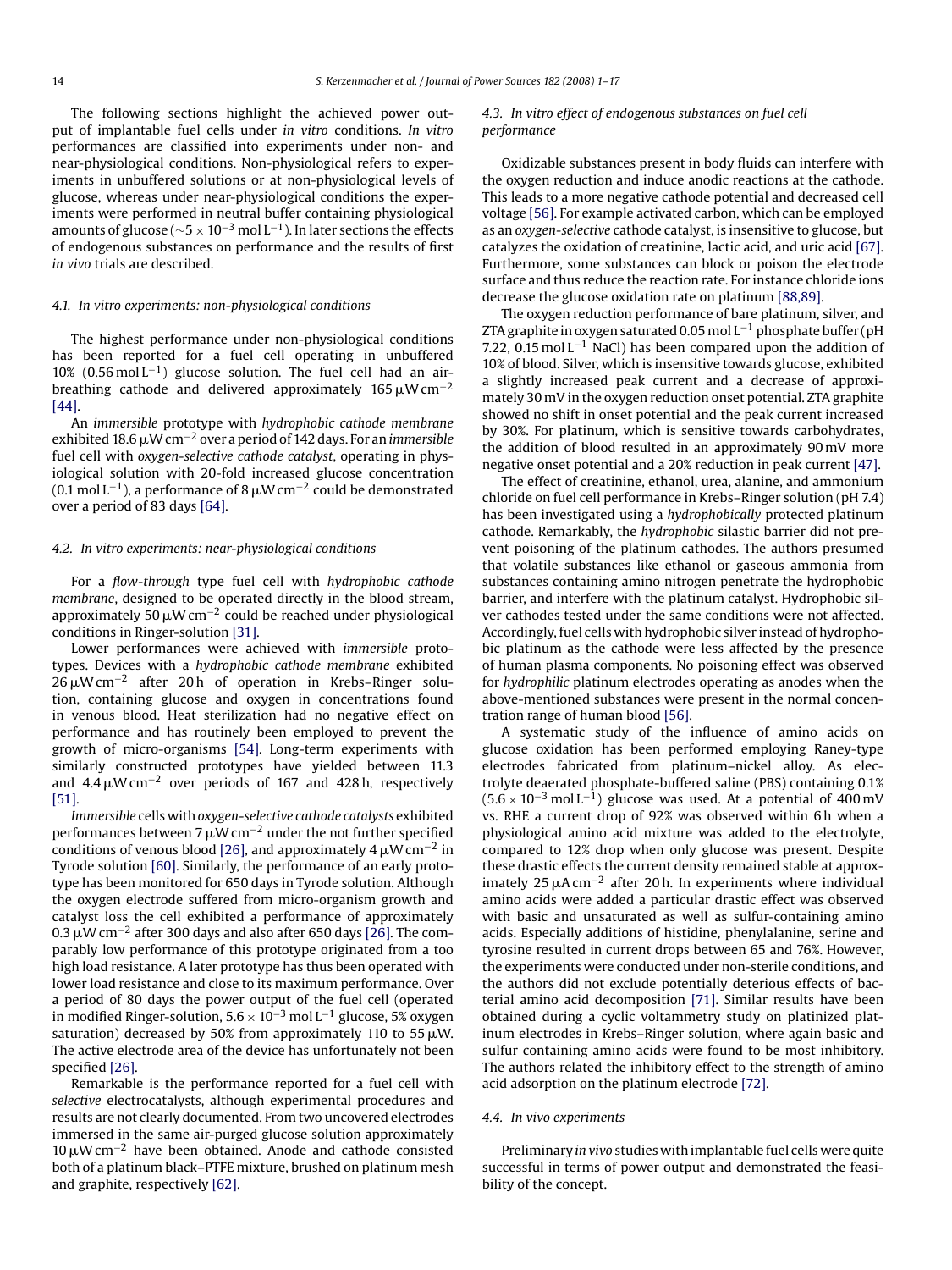Upon testing a first prototype with *hydrophobic cathode membrane*, implanted subcutaneously in the flank of a dog, a low open circuit potential and a rapid decay of cell voltage upon load was encountered. A refined prototype, employing dialysis membranes to protect the electrodes, delivered an average performance of 2.2  $\mu$ W cm $^{-2}$  over a period of 30 days. After 78 days of operation no evidence of necrosis, hemorrhage, abscess formation, or overt degenerative change in the tissue surrounding the implanted device was found. The electrodes were not adhering to tissue but covered by a transparent exudate film [\[51\].](#page-15-0) A *flow-through* type fuel cell with *hydrophobic cathode membrane* was tested in the blood stream of a sheep. Initially 40  $\mu$ W cm<sup>−2</sup> could be reached, but the performance dropped rapidly within 1 h due to a shift of anode potential to more positive values [\[31\].](#page-15-0)

Prototypes with *oxygen-selective cathode catalyst* were also subject to subcutaneous implantation in dogs. In first trials a cell with activated carbon cathode and platinum black anode delivered 0.04  $\mu$ W cm<sup>−2</sup> after 3 months of operation. Subsequently the cell failed to respond, and upon explantation the cell was found to be severely damaged. Also, the implantation site showed evidence of infection. A second, more sturdily constructed prototype incorporating an activated carbon cathode and a Raney-type Pt–Ni anode, exhibited a stable performance of 1.6  $\mu$ W cm $^{-2}$  even after 150 days of operation [\[68\].](#page-15-0)

Corresponding to the development of *glucose-selective* electrodes fabricated from gold–palladium alloys, Henry et al. reported the *in vivo* performance of a pair of membrane-covered electrodes at the Electrochemical Society Conference in 1973. Implanted in a dog and subject to a pulsed load profile (1 Hz, duty cycles ranging from 2.5 to 10%) a performance of 30–70  $\mu$ W cm<sup>−2</sup> per pulse was achieved for 5 h [\[59\].](#page-15-0) Wan and Tseung implanted a platinum black–PTFE cathode together with a platinized graphite anode subcutaneously in a rat, both electrodes being bare and having a geometric area of  $3.5 \text{ cm}^2$ . They achieved a performance of 10 μW (2.9 μW cm<sup>-2</sup>) for periods of at least 4 h, and reported similar results for a platinum–ruthenium cathode. Unfortunately the description of experimental procedures and results is not very clear [\[62\].](#page-15-0)

# **5. Conclusions**

#### *5.1. State of the art*

In *in vitro* experiments under near-physiological conditions several groups demonstrated tissue implantable abiotically catalyzed glucose fuel cells delivering between 2.5 and 8  $\mu$ W cm<sup>−2</sup> for periods up to 100 days. *Flow-through* type fuel cells with *hydrophobic cathode membrane*, intended for operation in the blood stream, exhibited *in vitro p*erformance of up to 50 µW cm<sup>−2</sup>, but successful *in vivo* operation has not been demonstrated [\[31\].](#page-15-0) Several studies revealed a detrimental influence of amino acids and other endogenous substances on electrode performance, indicating silver cathodes and Raney-type anodes fabricated from platinum–nickel alloys as promising candidates for stable *in vivo* performance. However, a systematic approach comparing the fuel cell performance under physiological *in vitro* conditions, including amino acids and other endogenous substances present in body fluids, has to our knowledge not yet been reported.

First *in vivo* experiments with fuel cells implanted subcutaneously in dogs yielded performances in the range of 2  $\mu$ W cm $^{-2}$ for periods up to 150 days. Although no negative tissue response to the implanted fuel cells has been observed, dedicated cytotoxicity and biocompatibility investigations have not been reported.

Whereas these results are encouraging with respect to the application of abiotically catalyzed glucose fuel cells as power supply for low-power medical implants, the majority of publications are imprecise with respect to materials and fabrication of the devices. The performance of different embodiments can therefore hardly be compared, and further effort will be necessary to redevelop the technology and establish an understanding of construction details governing long-term performance and *in vivo* stability.

Based on the so far demonstrated performance an *in vivo* power output of approximately 50  $\mu$ W can be expected from abiotically catalyzed glucose fuel cells, assuming a reasonably sized device with  $25 \text{ cm}^2$  surface area. Potential applications are thus limited to low power medical implants, such as cardiac pacemakers and implantable sensors.

#### *5.2. Performance of abiotically catalyzed glucose fuel cells compared to other energy harvesting devices*

In the context of low power medical implants abiotically catalyzed glucose fuel cells compare well to other energy harvesting approaches.

*Enzymatically catalyzed* glucose fuel cells have exhibited performances of up to 430  $\mu$ W cm<sup>-2</sup> under physiological conditions [\[15\].](#page-15-0) Although this is an order of magnitude higher than the highest performance reported for abiotically catalyzed glucose fuel cells [\[31\],](#page-15-0) the lifetime of their enzymatic catalysts has not yet been demonstrated beyond the order of a month [\[12\]. A](#page-15-0)t present, enzymatic fuel cells appear therefore to be limited to short-term applications.

For *vibrational energy harvesting* systems, subject to the simulated motions of the left ventricular wall of a goat, power outputs between 36 and 58  $\mu$ W have been demonstrated. These variablecapacitance-type electrostatic (VCES) generators weigh between 0.76 and 1.2 kg, and were therefore too large to be implanted in the thoracic cavity of a goat [\[90,91\].](#page-16-0) A much smaller *vibrational energy harvesting* generator intended for biomedical applications has been described recently. For a device of 11 mm by 11 mm in size the authors projected a power output of 80  $\mu$ W at an operating frequency of 30 Hz [\[92\]. W](#page-16-0)ith regard to size the power output of this device is in the range of abiotically catalyzed glucose fuel cells. In contrast, the performance of implantable fuel cells is independent of continuous body motion which makes them superior compared to vibrational systems.

Considerably higher performances have been reported for *thermoelectric generators*. With the aim of supplying a cardiac pacemaker a thermopile system has recently been developed, that delivers 1100  $\mu$ W cm<sup>-2</sup> at a temperature difference of 2 K [\[93\].](#page-16-0) However, the performance of encapsulated thermoelectric generators under the relatively low-temperature gradients within the human body has not yet been demonstrated.

#### *5.3. Future prospects*

The current trend in developing power efficient medical implants will not only increase battery dependent implant lifetime, but also open a wider area of application for  $\mu$ W-range energy harvesting devices like abiotically catalyzed glucose fuel cells. Recent examples are a low-power mixed-signal integrated circuit (IC) for pacemaker application, consuming on average only  $8 \mu W$  [\[94\],](#page-16-0) and a newly developed  $211 \mu W$  16-channel bionic ear processor that reportedly cuts the power consumption of state-of-the-art approaches by a factor of 25 [\[95\].](#page-16-0)

To realize an autonomous implant power supply based on abiotically catalyzed glucose fuel cells, their biocompatibility and functionality in a body environment are of utmost importance. In this context the development of biocompatible catalyst materials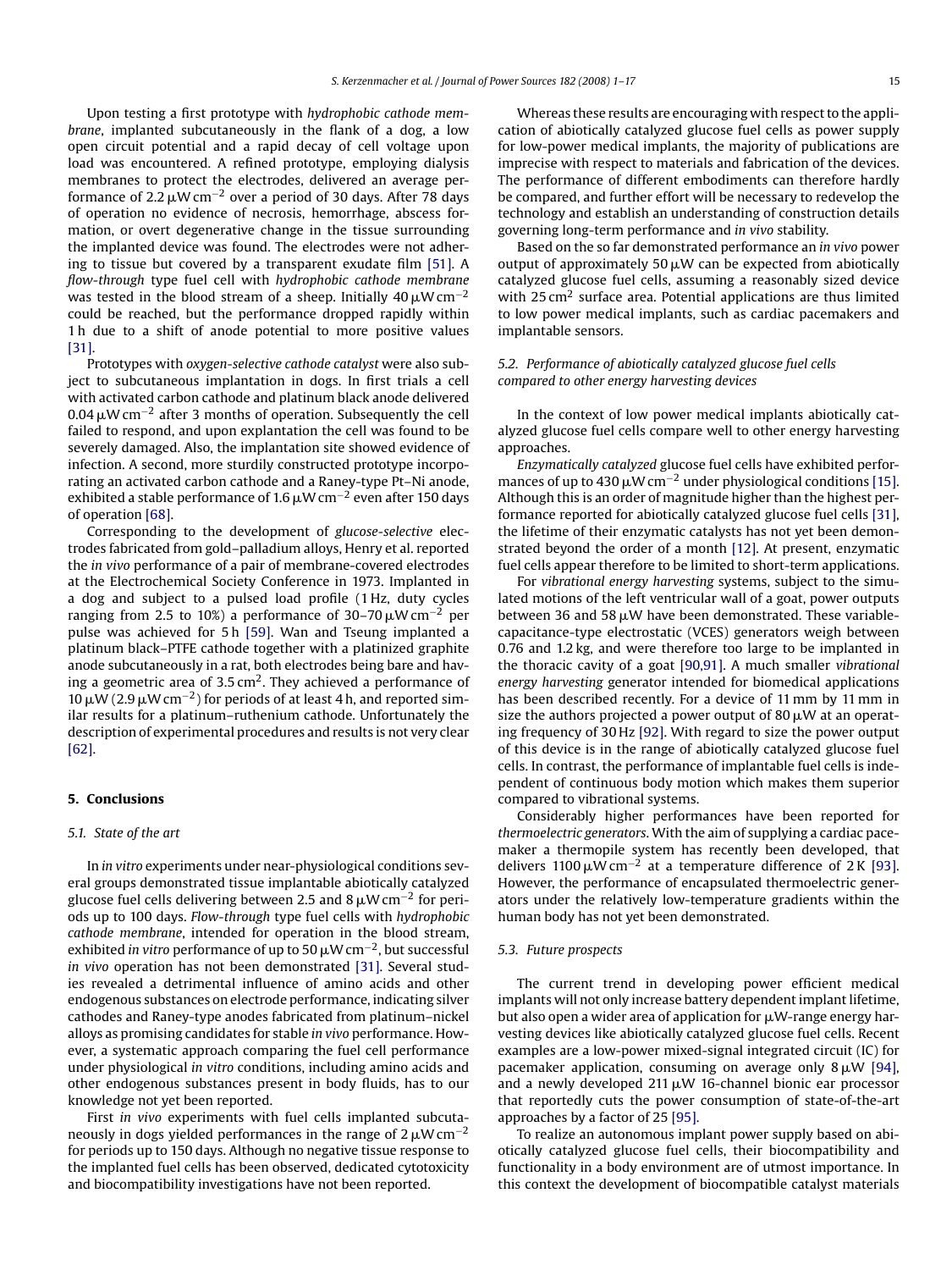<span id="page-15-0"></span>that are poisoning resistant, tolerant toward endogenous substances, and highly active over prolonged periods of time will be essential.

Several of the so far described catalyst materials are prime candidates for further investigation. Silver and Raney-type platinum alloys are especially promising with respect to poisoning resistance and amino acid tolerance. However, their biocompatibility needs to be investigated. Carbon-deposited chelates, rhodium and platinum–ruthenium alloys have shown high activity for glucose oxidation but their response to endogenous substances still has to be assessed.

An important topic of future research will be the application of novel materials and fabrication techniques. Nano-patterned catalysts, carbon nanotubes, and electrically conductive polymers have already found application in biosensors and conventional fuel cells. They are exemplary for a number of promising new technologies that have not yet been explored in the context of implantable abiotically catalyzed glucose fuel cells. A further, largely unexplored field is the development of abiotic catalysts that are selective for glucose oxidation. Such catalysts would render reactant separation obsolete and therefore offer a high degree of freedom in cell construction.

#### **Acknowledgements**

We gratefully acknowledge financial support of the European Union (contract No. 001837 Healthy Aims). Also, we would like to thank Dr.Walter Preidel for providing helpful assistance concerning the allocation of historic literature.

#### **References**

- [1] S. Roundy, J. Intell. Mater. Syst. Struct. 16 (2005) 809–823.
- [2] P. Woias, Proceedings of the Mikrosystemtechnik-Kongress, Freiburg, Germany, 2005, pp. 405–410.
- [3] G. Gorge, M. Kirstein, R. Erbel, Herz 26 (2001) 64–68.
- [4] C. Watkins, B. Shen, R. Venkatasubramanian, Proceedings of the 24th International Conference on Thermoelectronics (ICT 2005), Clemson, USA, 2005, pp. 265–267.
- [5] K. Lewis, Bacteriologic. Rev. 30 (1966) 101–113.
- [6] W.J. Aston, A.P.F. Turner, Biotechnology, Gene. Eng. Rev. 1 (1984) 89–120.
- [7] M.G. Del Duca, J.M. Fuscoe, R.W. Zurilla, Dev. Ind. Microbiol. (1963) 81–91.
- [8] A. Heller, Phys. Chem. Chem. Phys. 6 (2004) 209–216.
- [9] S.C. Barton, J. Gallaway, P. Atanassov, Chem. Rev. 104 (2004) 4867–4886.
- [10] E. Katz, A.N. Shipway, I. Willner, in: W. Vielstich, H.A. Gasteiger, A. Lamm (Eds.), Handbook of Fuel Cells—Fundamentals, Technology and Applications, Chichester, England, John Wiley & Sons Ltd., 2003, pp. 355–381.
- [11] A.K. Shukla, P. Suresh, S. Berchmans, A. Rajendran, Curr. Sci. 87 (2004) 455–468.
- [12] R.A. Bullen, T.C. Arnot, J.B. Lakeman, F.C. Walsh, Biosens. Bioelectron. 21 (2006) 2015–2045.
- [13] F. Davis, S.P.J. Higson, Biosens. Bioelectron. 22 (2007) 1224–1235.
- [14] A. Heller, Anal. Bioanal. Chem. 385 (2006) 469–473.
- [15] N. Mano, F. Mao, A. Heller, J. Am. Chem. Soc. 125 (2003) 6588–6594.
- [16] Solid state lithium-iodine primary battery. US Patent 3,660,163 (May 2, 1972).
- [17] K. Jeffrey, V. Parsonnet, Circulation 97 (1998) 1978–1991.
- [18] W. Greatbat, J.H. Lee, W. Mathias, M. Eldridge, J.R. Moser, A.A. Schneider, IEEE Trans. Biomed. Eng, 18 (1971) 317.
- [19] S.J. Yao, S. Guvench, M.G. Guvench, A.E. Kuller, L.T. Chan, S.K. Wolfson, Bioelectrochem. Bioenerg. 26 (1991) 211–222.
- [20] U. Gebhardt, G. Luft, K. Mund, W. Preidel, G.J. Richter, Siemens Res. Dev. Rep. 12 (1983) 91–95 (Siemens Forschungs- und Entwicklungsberichte).
- [21] P. Woias, Y. Manoli, T. Nann, F. von Stetten, MST News 4 (2005) 42–45.
- [22] X. Zhang, Acta Scientiarum Naturalium Universitatis Sunyatseni 37 (1998) 61–64.
- [23] D.B. Chu, X.H. Li, D.X. Feng, J.S. Gu, G.X. Shen, Acta Chim. Sin. 62 (2004) 2403–2406.
- [24] C. Apblett, D. Ingersoll, G. Roberts, S. Minteer, P. Atanassov, Proceedings of the PowerMEMS 2006, Berkeley, USA, 2006, pp. 271–274.
- [25] J.R. Rao, in: G. Milazzo, M. Blank (Eds.), Bioelectrochemistry. I. Biological Redox Reactions, Plenum Press, New York, 1983, pp. 283–335.
- [26] J.R. Rao, G.J. Richter, F. von Sturm, E. Weidlich, Bioelectrochem. Bioenerg. 3 (1976) 139–150.
- [27] M.L.B. Rao, R.F. Drake, J. Electrochem. Soc. 116 (1969) 334–337.
- [28] S. Ernst, J. Heitbaum, C.H. Hamann, Phys. Chem. Chem. Phys. 84 (1980) 50–55 (Berichte der Bunsen-Gesellschaft).
- [29] M.R. Stetten, D. Stetten, J. Biol. Chem. 187 (1950) 241–252.
- [30] S.J. Yao, A.J. Appleby, A. Geisel, H.R. Cash, S.K. Wolfson Jr., Nature 224 (1969) 921–922.
- [31] P. Malachesky, G. Holleck, F. McGovern, R. Devarakonda, Proceedings of the Seventh Intersociety Energy Conversion Engineering Conference, 1972, pp. 727–732.
- [32] U. Gebhardt, J.R. Rao, G.J. Richter, J. Appl. Electrochem. 6 (1976) 127–134.
- [33] K.B. Kokoh, J.M. Leger, B. Beden, C. Lamy, Electrochim. Acta 37 (1992) 1333–1342. [34] H. Lerner, J. Giner, J.S. Soeldner, C.K. Colton, J. Electrochem. Soc. 126 (1979) 237–242.
- [35] M.F.L. Demele, H.A. Videla, A.J. Arvia, Bioelectrochem. Bioenerg. 9 (1982) 469–487.
- [36] Y.B. Vassilyev, O.A. Khazova, N.N. Nikolaeva, J. Electroanal. Chem. 196 (1985) 105–125.
- [37] Y.B. Vassilyev, O.A. Khazova, N.N. Nikolaeva, J. Electroanal. Chem. 196 (1985) 127–144.
- [38] M.F.L. Demele, H.A. Videla, A.J. Arvia, J. Electrochem. Soc. 129 (1982) 2207–2213.
- [39] M.F.L. Demele, H.A. Videla, A.J. Arvia, Bioelectrochem. Bioenerg. 10 (1983) 239–249.
- [40] A.M.C. Luna, A.E. Bolzan, M.F. Demele, A.J. Arvia, Pure Appl. Chem. 63 (1991) 1599–1608.
- [41] J.R. Rao, G.J. Richter, F. von Sturm, E. Weidlich, Bioelectrochem. Bioenerg. 4 (1977) 104.
- [42] J.O. Bockris, B.J. Piersma, E. Gileadi, Electrochim. Acta 9 (1964) 1329–1332.
- [43] Method of using solid organic fuels in a fuel cell. US Patent 3,279,950A (October 18, 1966).
- [44] H. Warner, B.W. Robinson, Digest of the Seventh International Conference on Medical and Biological Engineering, Stockholm, Sweden, 1967, p. 520.
- [45] S.K. Wolfson, S.L. Gofberg, P. Prusiner, L. Nanis, Trans. Am. Soc. Artif. Int. Organs 14 (1968) 198–203.
- [46] G.G. Arzoumanidis, J.J. O'Connell, J. Phys. Chem. 73 (1969) 3508–3510.
- [47] A. Kozawa, V.E. Zilionis, R.J. Brodd, J. Electrochem. Soc. 117 (1970) 1474–1478.
- [48] A. Kozawa, V.E. Zilionis, R.J. Brodd, J. Electrochem. Soc. 117 (1970) 1470–1474.
- [49] Implantable fuel cells using blood as oxygen and amino acid fuel source whose oxidation is catalysed by a redox-system. German Patent DE 2127206A (December 14, 1972).
- [50] J.H. Fishman, J.F. Henry, J. Electrochem. Soc. 117 (1970) C250.
- [51] R.F. Drake, B.K. Kusserow, S. Messinger, S. Matsuda, Trans. Am. Soc. Artif. Int. Organs 16 (1970) 199–205.
- [52] C.K. Colton, R.F. Drake, R.F. Drake, Trans. Am. Soc. Artif. Int. Organs 15 (1969) 187–199.
- [53] A.J. Appleby, J. Appl. Electrochem. 1 (1971) 79–90.
- [54] S.K. Wolfson, S.J. Yao, A. Geisel, H.R. Cash, Trans. Am. Soc. Artif. Int. Organs 16 (1970) 193–198.
- [55] J.R. Rao, G. Richter, E. Weidlich, F. von Sturm, Phys. Med. Biol. 17 (1972) 738.
- [56] S.K. Wolfson, S.J. Yao, Proceedings of the Seventh Intersociety Energy Conversion Engineering Conference, 1972, pp. 733–739.
- [57] J. Giner, G. Holleck, P.A.Malachesky, Phys. Chem. Chem. Phys. 77 (1973) 782–783 (Berichte der Bunsen-Gesellschaft).
- [58] J.H. Fishman, J.F. Henry, J. Electrochem. Soc. 120 (1973) C115.
- [59] J.F. Henry, J.H. Fishman, J. Electrochem. Soc. 120 (1973) C115. [60] J.R. Rao, G. Richter, F. von Sturm, E. Weidlich, Phys. Chem. Chem. Phys. 77 (1973)
- 787–790 (Berichte der Bunsen-Gesellschaft).
- [61] Implantable fuel cell. US Patent 3,837,922A (September 24, 1974).
- [62] B.Y.C. Wan, A.C.C. Tseung, Med. Biol. Eng. 12 (1974) 14–28. [63] J.R. Rao, G. Richter, F. von Sturm, E. Weidlich, M. Wenzel, Biomed. Eng. 9 (1974) 98–103.
- [64] J.R. Rao, G. Richter, Naturwissenschaften 61 (1974) 200–206.
- [65] S. Affrossman, J.M. Courtney, T. Gilchrist, I. Martin, Med. Biol. Eng. 13 (1975) 539–543.
- [66] Implantable fuel cell. US Patent 3,861,397 (January 21, 1975).
- [67] P.J. Sharrock, J.M. Courtney, T. Gilchrist, Anal. Lett. 9 (1976) 1085–1090.
- [68] E. Weidlich, G. Richter, F. von Sturm, J.R. Rao, Biomater. Med. Devices Artif. Organs 4 (1976) 277–306.
- [69] Pacemaker with biofuel cell. US Patent 3,941,135 (March 2, 1976)
- [70] Method for the manufacture of an electrode for electrochemical cells. US Patent 4,126,934 (November 28, 1978).
- [71] J.R. Rao, G.J. Richter, G. Luft, F. von Sturm, Biomater. Med. Devices Artif. Organs 6 (1978) 127–149.
- [72] J. Giner, L. Marincic, J.S. Soeldner, C.K. Colton, J. Electrochem. Soc. 128 (1981) 2106–2114.
- [73] F. von Stetten, S. Kerzenmacher, A. Lorenz, V. Chokkalingam, N. Miyakawa, R. Zengerle, J. Ducrée, Proceedings of the 19th IEEE International Conference on Micro Electro Mechanical Systems MEMS 2006, Istanbul, Turkey, 2006, pp. 934–937.
- [74] S. Kerzenmacher, R. Sumbharaju, J. Ducrée, R. Zengerle, F. von Stetten, Transducers '07—Digest of Technical Papers, Lyon, France, 2007, pp. 125–128.
- [75] M. Schaldach, U. Kirsch, Trans. Am. Soc. Artif. Int. Organs 16 (1970) 184–192.
- [76] A.J. Appleby, C. Van Drunen, J. Electrochem. Soc. 118 (1971) 95–97. [77] Method for preparation of gluconic acid by catalytic oxidation of glucose. US
- Patent 5,132,452 (July 21, 1992).
- [78] F. von Stetten, S. Kerzenmacher, R. Sumbharaju, R. Zengerle, J. Ducrée, Proceedings of the Eurosensors XX Conference, Göteborg, Sweden, 2006, p. M2C-KN.
- [79] D.G. Maggs, R. Jacob, F. Rife, R. Lange, P. Leone, M.J. During, W.V. Tamborlane, R.S. Sherwin, J. Clin. Invest. 96 (1995) 370–377.